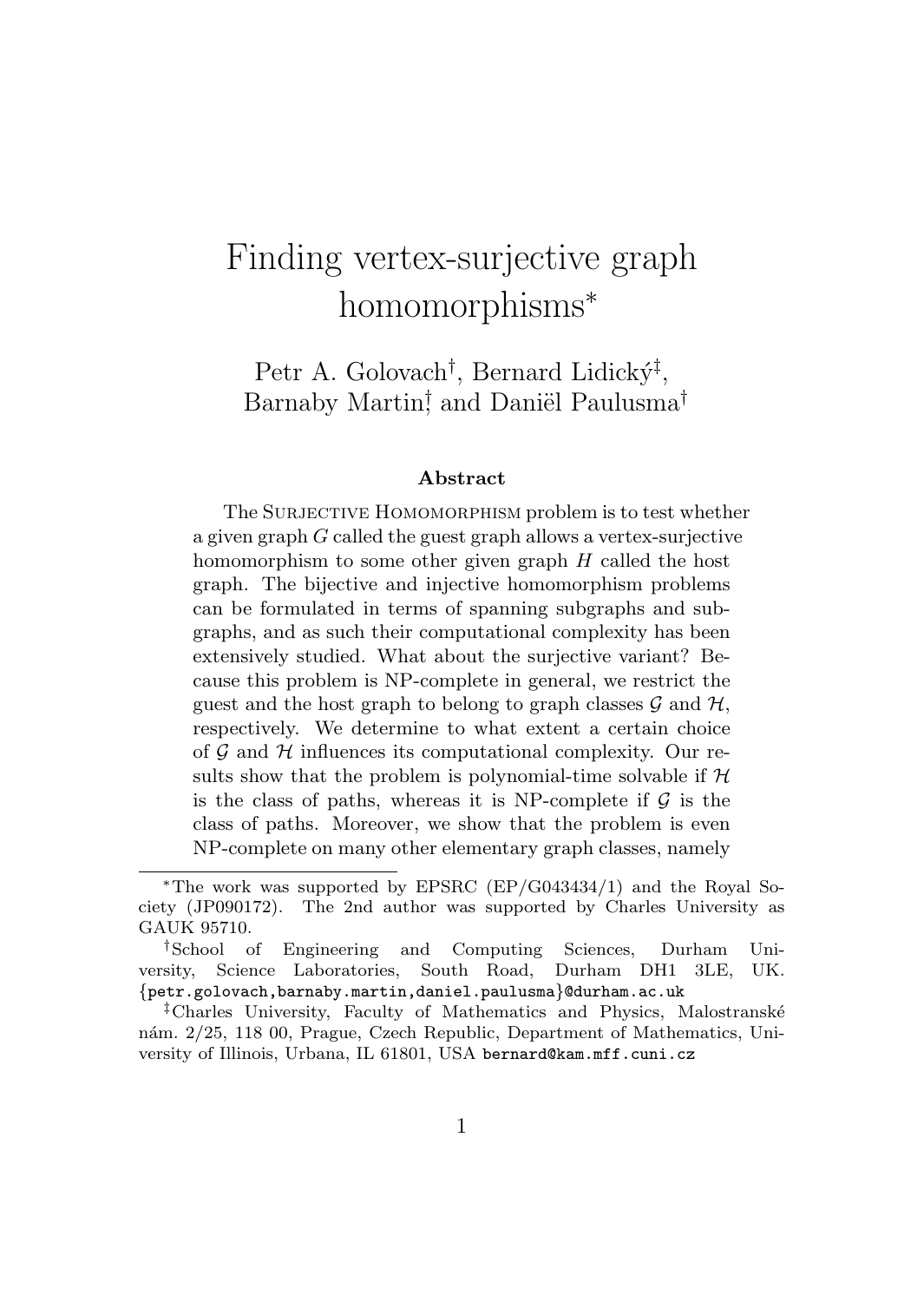linear forests, unions of complete graphs, cographs, proper interval graphs, split graphs and trees of pathwidth at most 2. In contrast, we prove that the problem is fixed-parameter tractable in  $k$  if  $\mathcal G$  is the class of trees and  $\mathcal H$  is the class of trees with at most  $k$  leaves, or if  $\mathcal G$  and  $\mathcal H$  are equal to the class of graphs with vertex cover number at most *k*.

### 1 Introduction

We consider undirected finite graphs that are *simple*, i.e., have no loops and no multiple edges. A graph is denoted  $G = (V_G, E_G)$ , where  $V_G$  is the set of vertices and  $E_G$  is the set of edges. A *homomorphism* from a graph *G* to a graph *H* is a mapping  $f: V_G \to V_H$ that maps adjacent vertices of  $G$  to adjacent vertices of  $H$ , i.e.,  $f(u)f(v) \in E_H$  whenever  $uv \in E_G$ . Graph homomorphisms are widely studied within the areas of graph theory and algorithms; for a survey we refer to the monograph of Hell and Ne $\check{\rm set}$ ii [17]. The HOMOMORPHISM problem is to test whether there exists a homomorphism from a graph *G* called the *guest graph* to a graph *H* called the *host graph*. If *H* is restricted to be in the class of complete graphs (graphs with all possible edges), then this problem is equivalent to the Coloring problem. The latter problem is to test whether a graph *G* allows a *k-coloring* for some given *k*, i.e., a mapping  $c: V_G \to \{1, \ldots, k\}$ , such that  $c(u) \neq c(v)$  whenever  $uv \in E_G$ . This is a classical NP-complete problem [14]. Hence, the Homomorphism problem is NP-complete in general, and it is natural to restrict the input graphs to belong to some special graph classes.

We let *G* denote the class of guest graphs and *H* the class of host graphs that are under consideration, and denote the corresponding decision problem by  $(G, \mathcal{H})$ -HOMOMORPHISM. If *G* or *H* is the class of all graphs, then we use the notation " $-$ " to indicate this. If  $\mathcal{G} = \{G\}$  or  $\mathcal{H} = \{H\}$ , we write *G* and *H* instead of *G* and *H*, respectively, The Hell-Nešetřil dichotomy theorem [16] states that  $(-, H)$ -HOMOMORPHISM is solvable in polynomial time if *H* is bipartite, and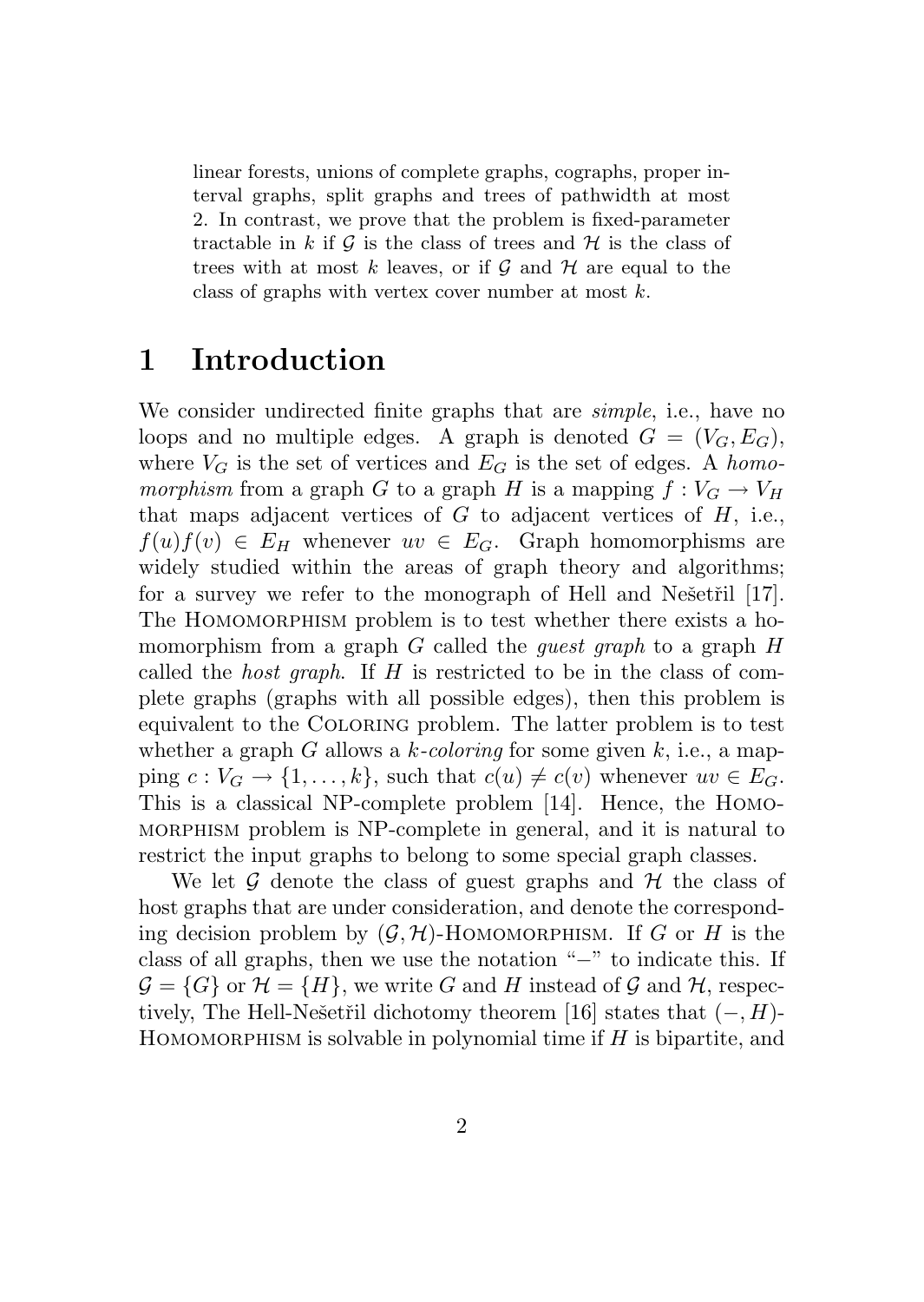NP-complete otherwise. In the context of graph homomorphisms, a graph *F* is called a *core* if there exists no homomorphism from *F* to any proper subgraph of *F*. Grohe [15] showed that under the assumption FPT  $\neq$  W[1], the  $(G, -)$ -HOMOMORPHISM problem can be solved in polynomial time if and only if all cores of the graphs in *G* have bounded treewidth.

As a homomorphism *f* from a graph *G* to a graph *H* is a (vertex) mapping, we may add further restrictions, such as requiring it to be *bijective*, *injective*, or *surjective* i.e., for each  $x \in V_H$  there exists exactly one, at most one, or at least one vertex  $u \in V_G$  with  $f(u) = x$ , respectively. The decision problems corresponding to the first and second variant are known as the SPANNING SUBGRAPH ISOmorphism and Subgraph Isomorphism problem, respectively. As such, these two variants have been well studied in the literature. For example, the bijective variant contains the problem that is to test whether a graph contains a Hamiltonian cycle as a special case. In our paper, we research the third variant, which leads to the following decision problem:

SURJECTIVE HOMOMORPHISM *Instance:* two graphs *G* and *H*. *Question:* does there exist a surjective homomorphism from *G* to *H*?

If the guest *G* is restricted to a graph class  $G$  and the host  $H$  to a graph class  $H$ , then we denote this problem by SURJECTIVE  $(G, H)$ -Homomorphism. Fixing the host side to a single graph *H* yields the SURJECTIVE  $(-, H)$ -HOMOMORPHISM problem. This problem is NP-complete already when *H* is nonbipartite. This follows from a simple reduction from the corresponding  $(-, H)$ -HOMOMORPHISM problem, which is NP-complete due to the Hell-Nešetřil dichotomy theorem [16]; we replace an instance graph *G* of the latter problem by the disjoint union  $G + H$  of  $G$  and  $H$ , and observe that  $G$  allows an homomorphism to  $H$  if and only if  $G + H$  allows a surjective homomorphism to  $H$ . For bipartite host graphs  $H$ , the complexity classification of SURJECTIVE  $(-, H)$ -HOMOMORPHISM is still open, although some partial results are known. For instance, the problem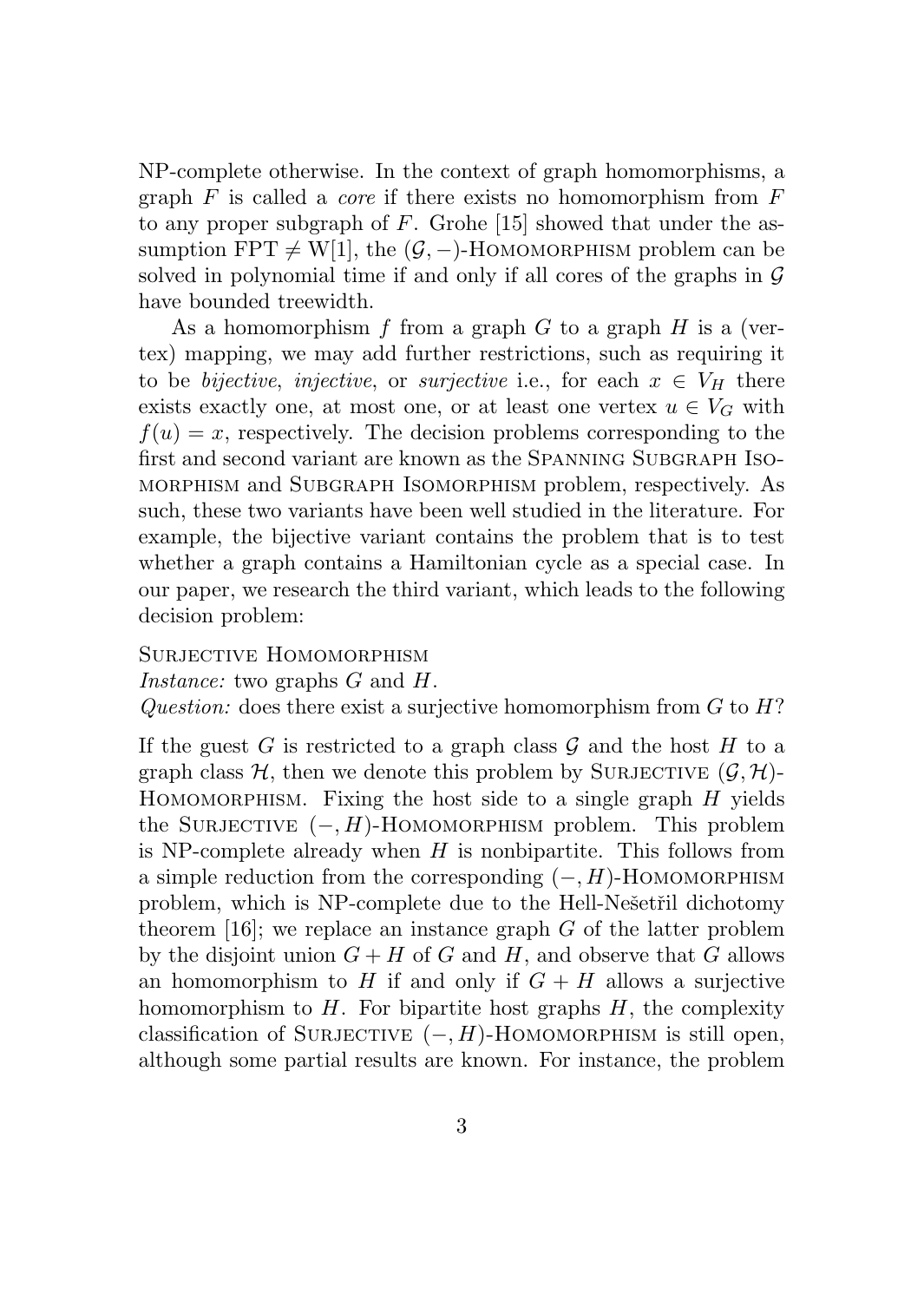can be solved in polynomial time whenever *H* is a tree. This follows from a more general classification that also includes trees in which the vertices may have self-loops [13]. On the other hand, there exist cases of bipartite host graphs *H* for which the problem is NP-complete, e.g., when *H* is the graph obtained from a 6-vertex cycle with one distinct path of length 3 added to each of its six vertices [2]. Recently, the SURJECTIVE  $(-, H)$ -HOMOMORPHISM problem has been shown to be NP-complete when *H* is a 4-vertex cycle with a self-loop in every vertex [19]. Note that in our paper we only consider simple graphs. For a survey on the SURJECTIVE  $(-, H)$ -HOMOMORPHISM problem from a constraint satisfaction point of view we refer to the paper of Bodirsky, Kara and Martin [2]. Below we discuss some other concepts that are closely related to surjective homomorphisms.

A homomorphism *f* from a graph *G* to a graph *H* is *locally surjective* if f becomes surjective when restricted to the neighborhood of every vertex *u* of *G*. The corresponding decision is called the Role Assignment problem which has been classified for any fixed host *H* [10]. Any locally surjective homomorphism is surjective if the host graph is connected but the reverse implication is not true in general. For more on locally surjective homomorphisms and the locally injective and bijective variants, we refer to the survey of Fiala and Kratochvíl [8].

Let *H* be an induced subgraph of a graph *G*. Then a homomorphism *f* from a graph *G* to *H* is a *retraction* from *G* to *H* if  $f(h) = h$ for all  $h \in V_H$ . In that case we say that *G* retracts to *H*. By definition, a retraction from *G* to *H* is a surjective homomorphism from *G* to *H*. Retractions are well studied; see e.g. the recent complexity classification of Feder et al. [6] for the corresponding decision problem when *H* is a fixed pseudoforest. In particular, polynomial-time algorithms for retractions have been proven to be a useful subroutine for obtaining polynomial-time algorithms for the SURJECTIVE  $(-, H)$ -HOMOMORPHISM problem [13].

We emphasize that a surjective homomorphism is *vertex-surjective* as opposed to the stronger condition of being edge-surjective. A homomorphism from a graph *G* to a graph *H* is called *edge-surjective* or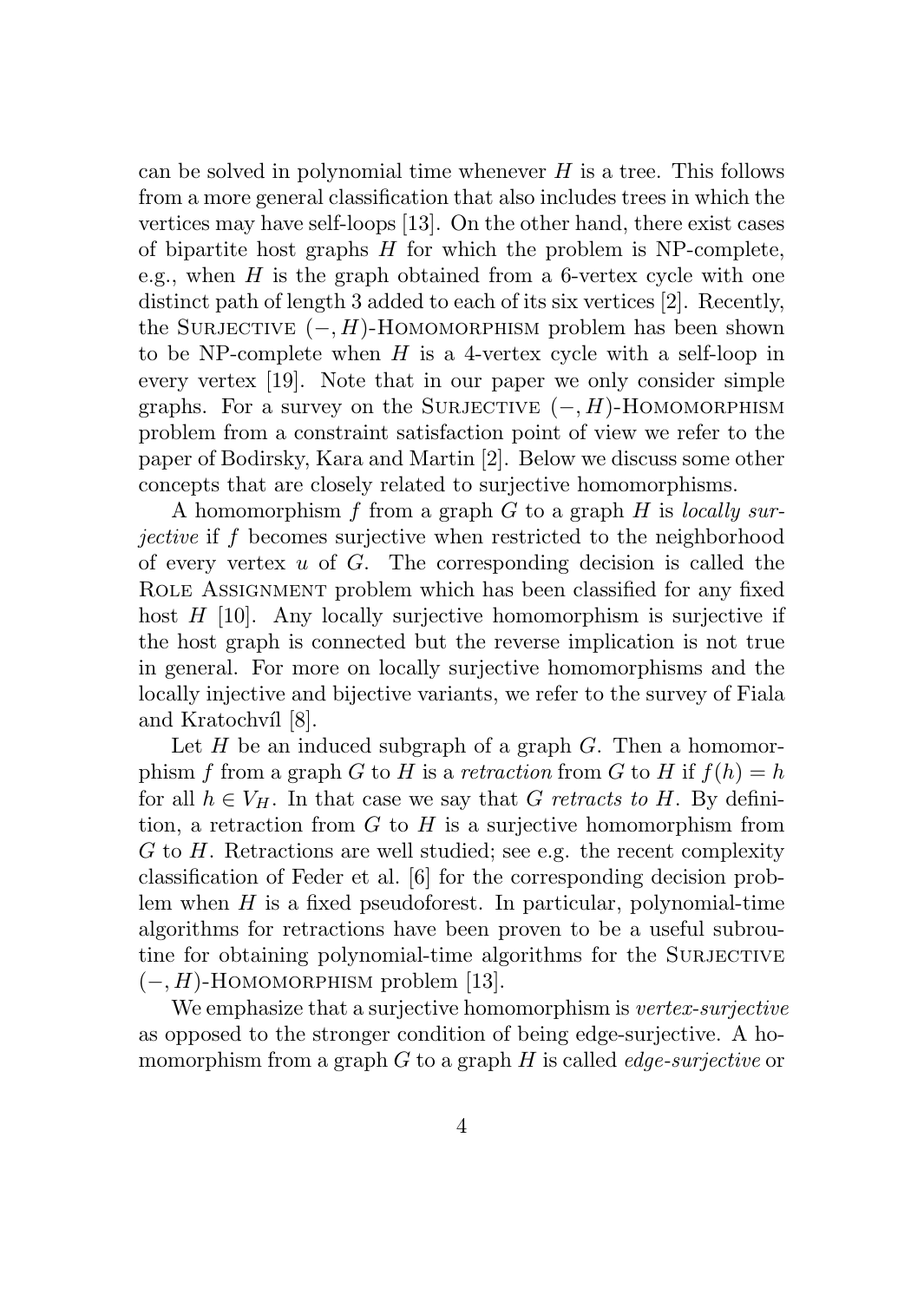a *compaction* if for any edge  $xy \in E_H$  there exists an edge  $uv \in E_G$ with  $f(u) = x$  and  $f(v) = y$ . If *f* is a compaction from *G* to *H*, we also say that *G compacts* to *H*. The Compaction problem is to test whether a graph *G* compacts to a graph *H*. Vikas [20, 21, 22] determined the computational complexity of  $(-, H)$ -COMPACTION for several classes of fixed host graphs *H*. Very recently, Vikas [23] considered  $(-, H)$ -COMPACTION for guest graphs belonging to some restricted graph class.

Our Results. We study the SURJECTIVE  $(G, \mathcal{H})$ -HOMOMORPHISM problem for several graph classes  $\mathcal G$  and  $\mathcal H$ . We show that the complexity of this problem for paths changes from being polynomial-time solvable to NP-complete if we restrict the guests to be paths instead of the hosts. We also show that the problem is NP-complete when both  $G$  and  $H$  are restricted to trees of pathwidth at most 2, and when both  $\mathcal G$  and  $\mathcal H$  are linear forests. These results are in contrast to the polynomial-time result of Grohe [15] on  $(G, -)$ -HOMOMORPHISM for graph classes  $G$  that consists of graphs, the cores of which have bounded treewidth. They are also in contrast to the polynomial-time result [13] on SURJECTIVE  $(-, H)$ -HOMOMORPHISM when *H* is any fixed tree.

Due to the hardness for graphs of bounded treewidth, it is natural to consider other width parameters such as the clique-width of a graph. For this purpose we first consider the class of complete graphs that are exactly those graphs that have clique-width 1. We observe that the SURJECTIVE  $(G, \mathcal{H})$ -HOMOMORPHISM can be solved in polynomial time when  $\mathcal G$  is the class of complete graphs, whereas the problem becomes NP-complete when we let *G* and *H* consist of the unions of complete graphs. We then focus on graphs that have clique-width at most two. This graph class is equal to the class of cographs [4]. There exist only a few natural problems that are difficult on cographs, We prove that SURJECTIVE  $(G, \mathcal{H})$ -HOMOMORPHISM, where  $\mathcal G$  and  $\mathcal H$  are equal to the class of connected cographs, is one of these. We also consider proper interval graphs. This graph class has unbounded tree-width and contains the classes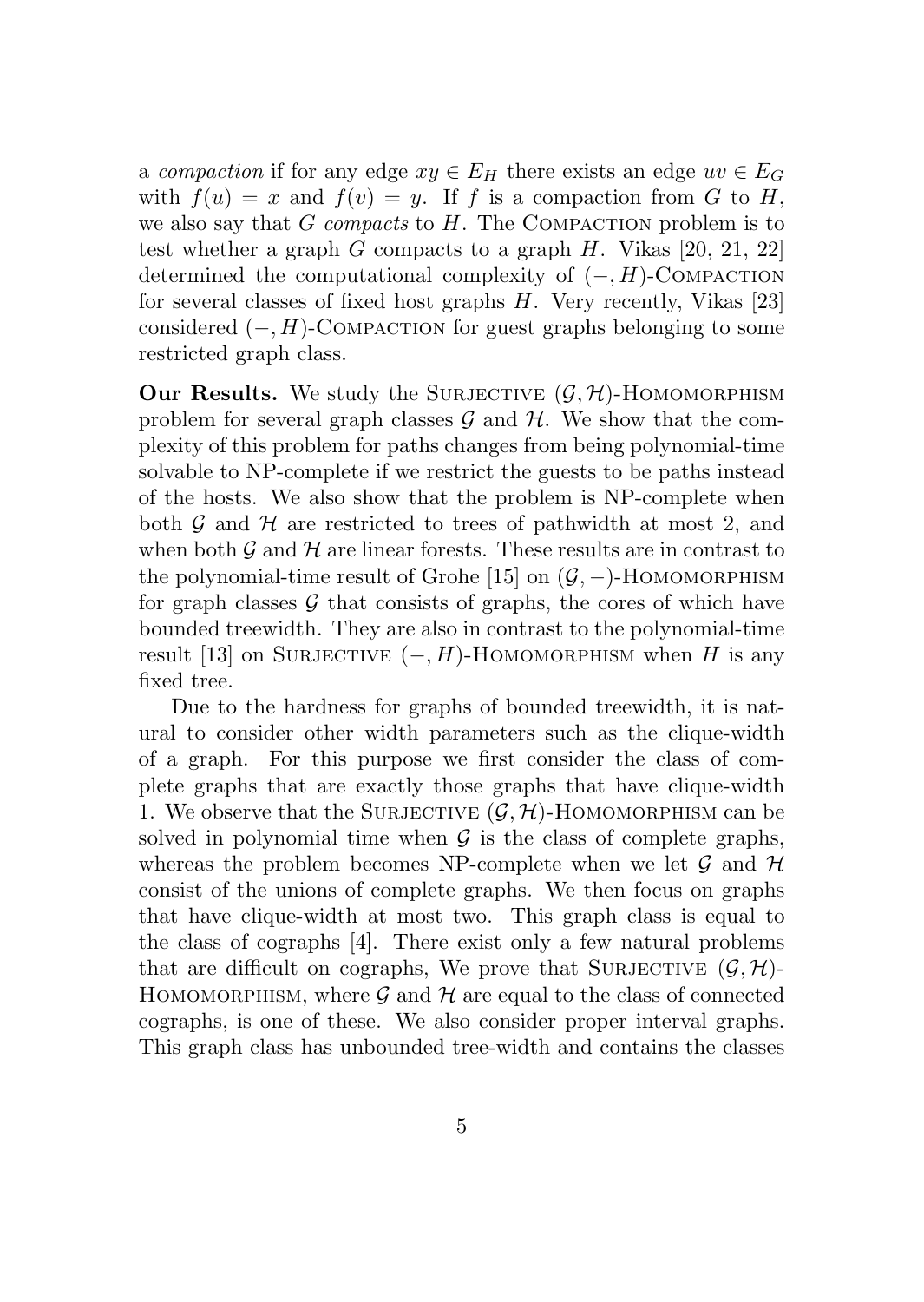of complete graphs and paths. Because they are "path-like", often problems that are difficult for general graphs are tractable for proper interval graphs. In an attempt to generalize our polynomial-time result for SURJECTIVE  $(G, \mathcal{H})$ -HOMOMORPHISM when  $G$  is the class of complete graphs, or when  $H$  is the class of paths, we consider connected proper interval graphs. It turns out that SURJECTIVE  $(G, \mathcal{H})$ -HOMOMORPHISM is NP-complete even when  $G$  and  $\mathcal{H}$  consist of these graphs. Our last hardness result shows that the problem is also NP-complete when  $G$  and  $H$  are equal to the class of split graphs. All hardness results can be found in Section 3.

To complement our hardness results, we show in Section 4 that SURJECTIVE  $(G, \mathcal{H})$ -HOMOMORPHISM is fixed-parameter tractable in k, when  $\mathcal G$  is the class of trees and  $\mathcal H$  is the class of trees with at most  $k$  leaves, and also when  $\mathcal G$  and  $\mathcal H$  consist of graphs with vertex cover number at most *k*. The latter result adds further evidence that decision problems difficult for graphs of bounded treewidth may well be tractable if the vertex cover number is bounded; also see e.g. [1, 5, 7, 9]. Moreover, the vertices of such graphs can be partitioned into two sets, one of them has size bounded by the vertex cover number and the other one is an independent set. As such, they resemble split graphs with bounded clique number. We refer to Table 1 for a summary of our results. In this table, pw and vc denote the pathwidth and the vertex cover number of a graph, respectively. In Section 2 we explain these notions and the complexity class FPT. There, we also give the definitions of all the aforementioned graph classes.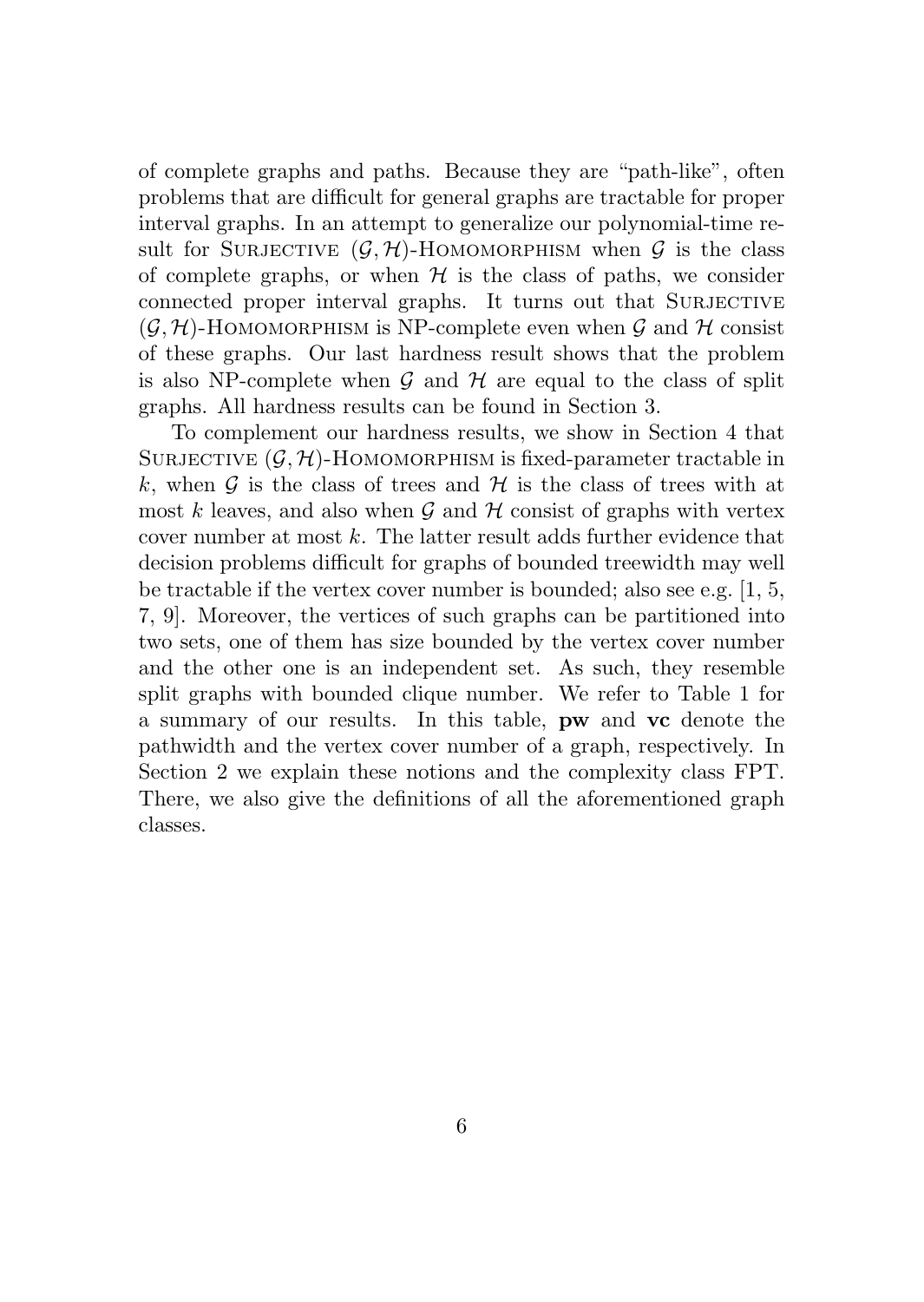|                                        | Ή                              | Complexity      |                    |
|----------------------------------------|--------------------------------|-----------------|--------------------|
| complete graphs                        | all graphs                     | polynomial time | Proposition 1(i)   |
| all graphs                             | paths                          | polynomial time | Proposition 1 (ii) |
| paths                                  | all graphs                     | NP-complete     | Theorem 1 (i)      |
| linear forests                         | linear forests                 | NP-complete     | Theorem 1 (ii)     |
| unions of complete graphs              | unions of complete graphs      | NP-complete     | Theorem 1 (iii)    |
| connected cographs                     | connected cographs             | NP-complete     | Theorem 1 (iv)     |
| trees of $pw \leq 2$                   | trees of $pw \leq 2$           | NP-complete     | Theorem $1(v)$     |
| split graphs                           | split graphs                   | NP-complete     | Theorem 1 (vi)     |
| connected proper                       | connected proper               | NP-complete     | Theorem 1 (vii)    |
| interval graphs                        | interval graphs                |                 |                    |
| trees                                  | trees with k leaves            | $FPT$ in $k$    | Theorem 2          |
| graphs of $\mathbf{v} \in \mathcal{K}$ | graphs of $\mathbf{vc} \leq k$ | FPT in $k$      | Theorem 3          |
|                                        |                                |                 |                    |

| ı<br>ï<br>Í<br>l<br>ı<br>ı<br>j<br>I<br>l<br>ı<br>l<br>)<br>ן<br>ו<br>I |
|-------------------------------------------------------------------------|
| ı<br>ı<br>j<br>Ï<br>Ì<br>ı                                              |
|                                                                         |
| ١                                                                       |
|                                                                         |
| l<br>١<br>j                                                             |
| ı<br>j<br>ı<br>I<br>ı<br>١<br>l<br>ı<br>i<br>J                          |
| ı                                                                       |
| ï                                                                       |
| ı<br>١<br>١                                                             |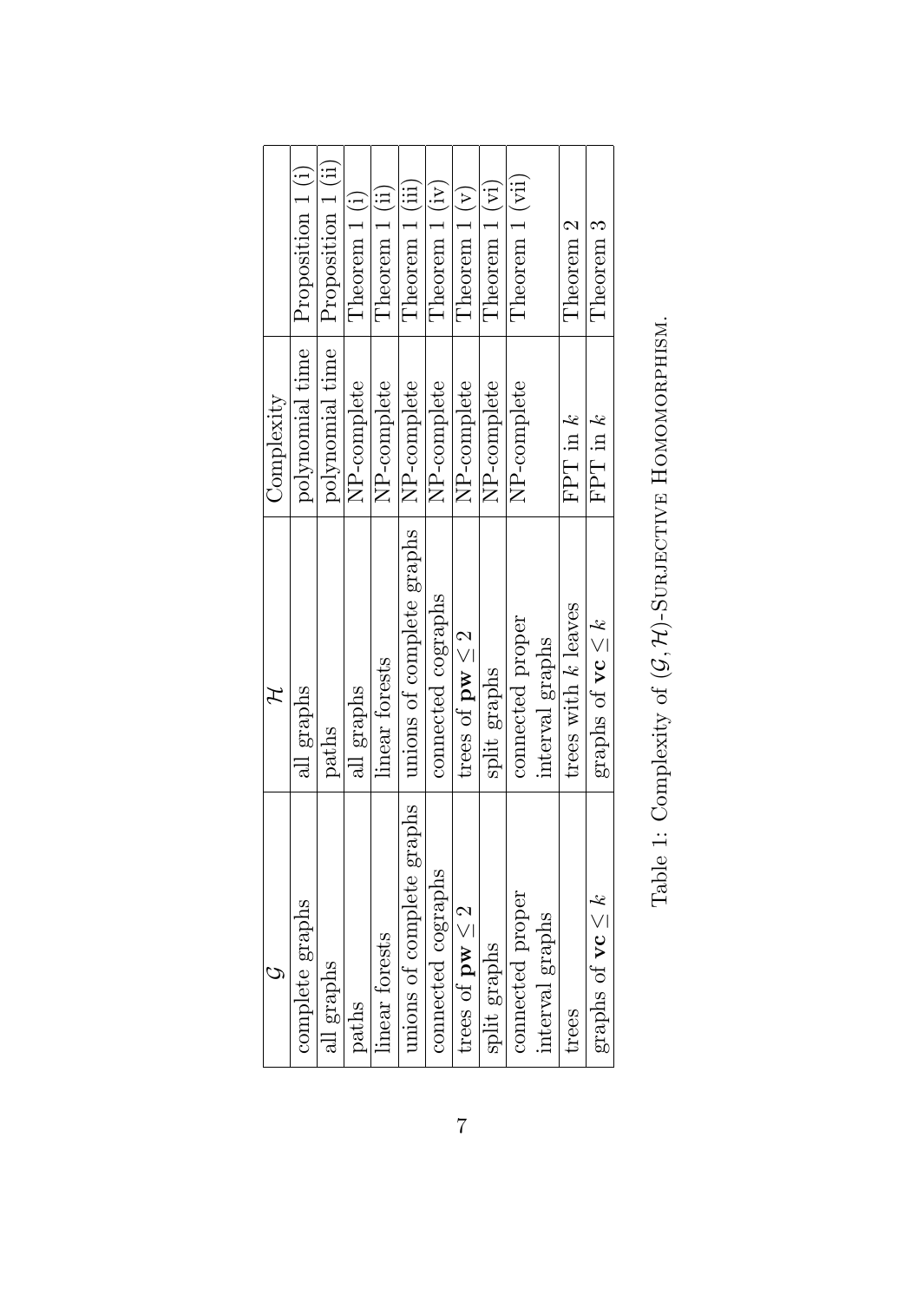#### 2 Definitions and Preliminaries

Let *G* be a graph. The *open neighborhood* of a vertex  $u \in V_G$  is defined as  $N_G(u) = \{v \mid uv \in E_G\}$ , and its *closed neighborhood* is defined as  $N_G[u] = N(u) \cup \{u\}$ . The degree of a vertex  $u \in V_G$  is denoted  $d_G(u) = |N_G(u)|$ . The *distance* dist<sub> $G(u, v)$  between a pair</sub> of vertices *u* and *v* of *G* is the number of edges of a shortest path between them. The *distance* between a vertex *u* and a set of vertices  $S \subseteq V_G$  is dist<sub>*G*</sub>(*u, S*) = min<sub>i</sub>{dist<sub>*G*</sub>(*u, v*)*|v*  $\in S$ }. We may omit subscripts if this does not create any confusion. The *diameter* of *G* is defined as  $\text{diam}(G) = \max\{\text{dist}_G(u, v)|u, v \in V_G\}$ . Let  $S \subseteq V_G$ . Then the graph  $G-S$  is the graph obtained from  $G$  by removing all vertices in *S*. If  $S = \{u\}$ , we also write  $G - u$ . The subgraph of *G* that is *induced* by *S* has vertex set *S* and edges *uv* if and only if  $uv \in E_G$ . We denote this subgraph by *G*[*S*].

A graph is an *interval graph* if intervals of the real line can be associated with its vertices in such a way that two vertices are adjacent if and only if their corresponding intervals overlap. An interval graph is *proper* if it has an interval representation, in which no interval is properly contained in any other interval. The disjoint union of two graphs *G* and *H* is denoted  $G+H$ , and the disjoint union of *r* copies of *G* is denoted *rG*. A *linear forest* is the disjoint union of a collection of paths. We denote the path on *n* vertices by  $P_n$ . A graph is a *cograph* if it does not contain *P*<sup>4</sup> as an induced subgraph. A *clique* is the vertex set of a complete graph. A vertex set is *independent* if its vertices are mutually non-adjacent. A graph is a *split graph* if its vertex set can be partitioned into a clique and an independent set.

A *tree decomposition* of a graph *G* is a pair  $(X, T)$  where *T* is a tree and  $\mathcal{X} = \{X_i \mid i \in V_T\}$  is a collection of subsets (called *bags*) of  $V_G$  such that the following three conditions are satisfied:

- 1.  $\bigcup_{i \in V_T} X_i = V_G;$
- 2. for each edge  $xy \in E_G$ , the vertices  $x, y$  are in a bag  $X_i$  for some  $i \in V_T$ ;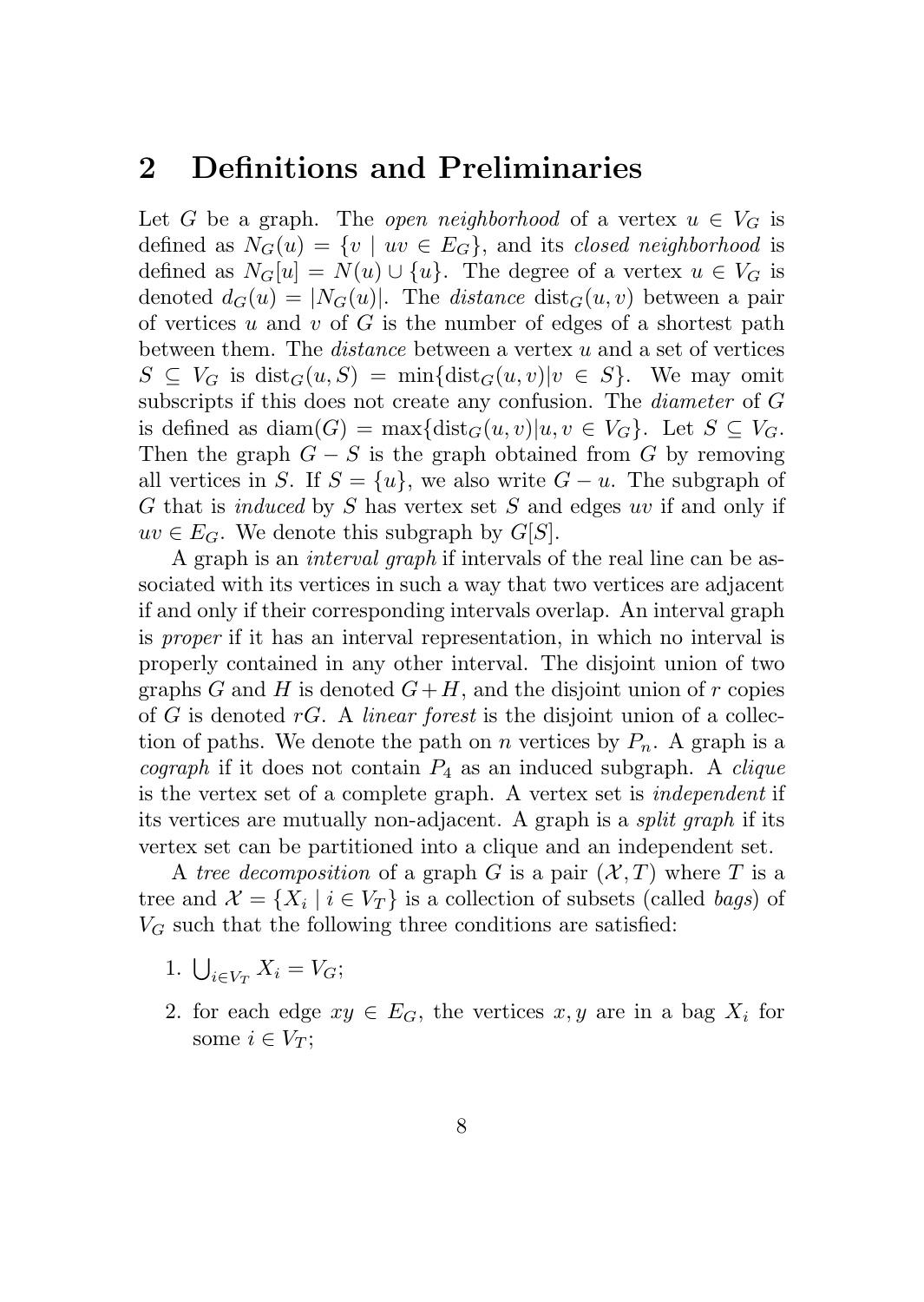3. for each  $x \in V_G$ , the set  $\{i \mid x \in X_i\}$  induces a connected subtree of *T*.

The *width* of tree decomposition  $(X, T)$  is  $\max_{i \in V_T} \{ |X_i| - 1 \}$ . The *treewidth* of a graph *G*, denoted  $\text{tw}(G)$ , is the minimum width over all tree decompositions of *G*. If in these two definitions we restrict the tree *T* to be a path, then we obtain the notions of *path decomposition* and *pathwidth* of *G* denoted  $\mathbf{pw}(G)$ .

For a graph *G*, a set  $S \subseteq V_G$  is a *vertex cover* of *G*, if every edge of *G* has at least one of its two endvertices in *S*. Let  $\mathbf{vc}(G)$  denote the *vertex cover number*, i.e., the minimum size of a vertex cover of *G*.

We use the following well-known notion in parameterized complexity, where one considers the problem input as a pair  $(I, k)$ , where *I* is the main part and *k* the parameter; also see the text book of Flum and Grohe [11]. A problem is *fixed parameter tractable* if an instance  $(I, k)$  can be solved in time  $O(f(k)n^c)$ , where f denotes a computable function, *n* denotes the size of *I*, and *c* is a constant independent of *k*. The class FPT is the class of all fixed-parameter tractable decision problems.

We finish this section with giving the polynomial-time results from Table 1.

Proposition 1. *The* Surjective (*G, H*)-Homomorphism *problem can be solved in polynomial time in the following two cases:*

- *(i) G is the class of complete graphs and H is the class of all graphs;*
- *(ii) G is the class of all graphs and H is the class of paths.*

*Proof.* We first prove (i). Suppose that we are given a guest complete graph *G* and a host graph *H*. Then there exists a surjective homomorphism from *G* to *H* if and only if *H* is a complete graph with the same number of vertices as *G*.

We now prove (ii). Suppose that we are given a guest graph *G* with *k* connected components  $G_1 \ldots, G_k$  for some  $k \geq 1$ , and a host path  $P_\ell$  for some  $\ell \geq 1$ . If  $\ell = 1$ , then there exists a surjective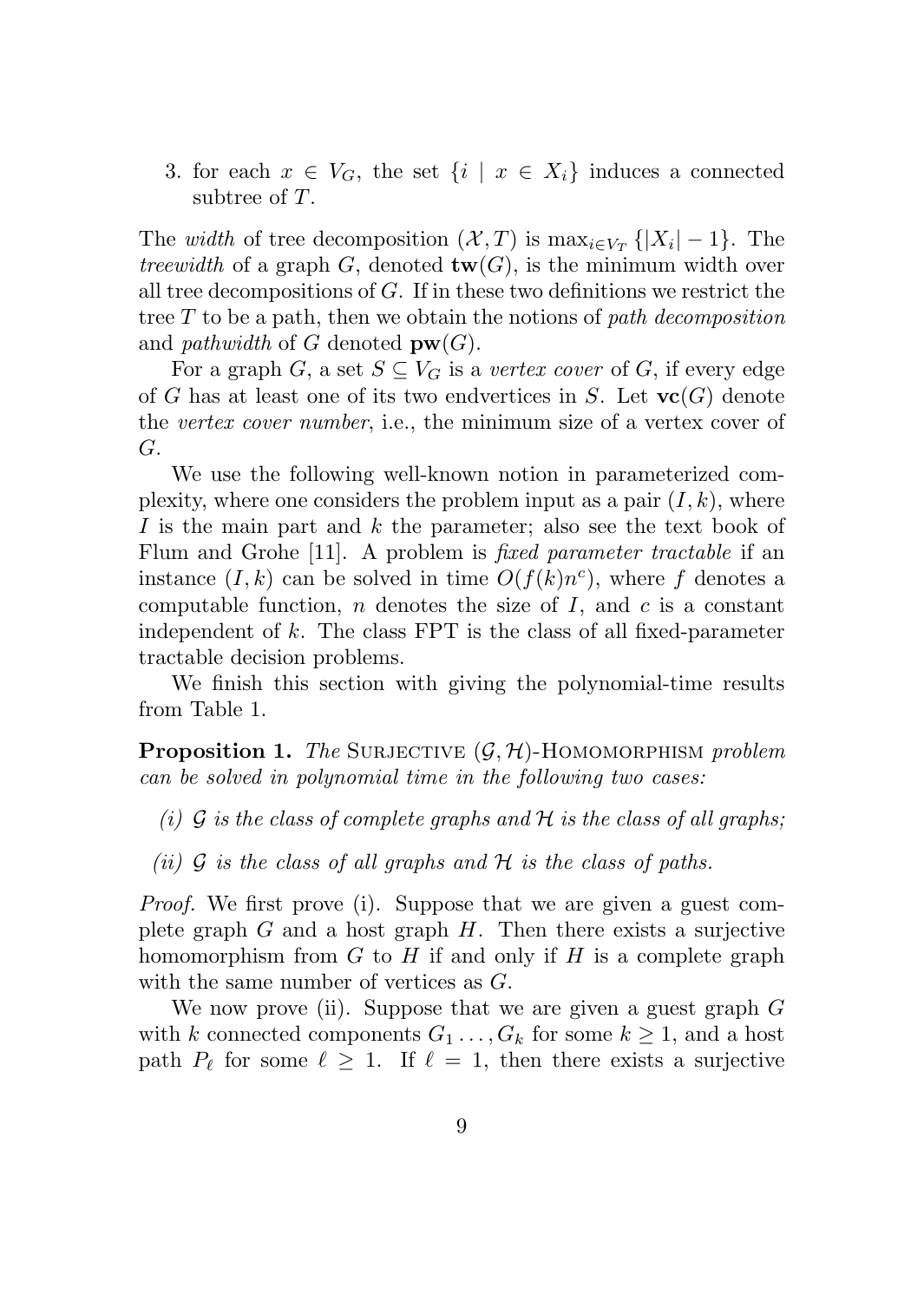homomorphism from  $G$  to  $P_\ell$  if and only if each  $G_i$  consists of one vertex. If  $\ell \geq 2$ , then there exists a surjective homomorphism from *G* to  $P_\ell$  if and only if i) *G* is bipartite and ii)  $\sum_{i=1}^k \text{diam}(G_i) + k \geq \ell$ . Both conditions can be verified in polynomial time, and the result follows. П  $\Box$ 

#### 3 Hard Cases

In contrast to case (ii) of Proposition 1, where the host graphs are assumed to be paths, our problem becomes difficult when the guest graphs are restricted to paths. Our next theorem shows this and the other hardness results of Table 1.

**Theorem 1.** The SURJECTIVE  $(G, \mathcal{H})$ -HOMOMORPHISM *problem is* NP*-complete in the following six cases:*

- *(i) G is the class of paths and H is the class of all graphs;*
- *(ii)*  $G = H$  *is the class of linear forests;*
- *(iii)*  $G = H$  *is the class of disjoint unions of complete graphs:*
- *(iv)*  $G = H$  *is the class of connected cographs;*
- (*v*)  $G = H$  *is the class of trees of pathwidth at most two;*
- *(vi)*  $G = H$  *is the class of split graphs;*

*(vii)*  $G = H$  *is the class of connected proper interval graphs.* 

*Proof.* We first prove (i). We reduce from the well-known problem Hamiltonian Path, which is NP-complete [14]. An *n*-vertex graph *H* has a Hamiltonian path if and only if there exists a surjective homomorphism from  $P_n$  to  $H$ . This proves (i).

For showing (ii)-(vii) we need some extra terminology. We say that a multiset  $A = \{a_1, \ldots, a_n\}$  of integers is  $(m, B)$ -positive if  $n = 3m$ ,  $\sum_{i=1}^{n} a_i = mB$  and  $a_i > 0$  for  $i = 1, \ldots, n$ . A 3*-partition* of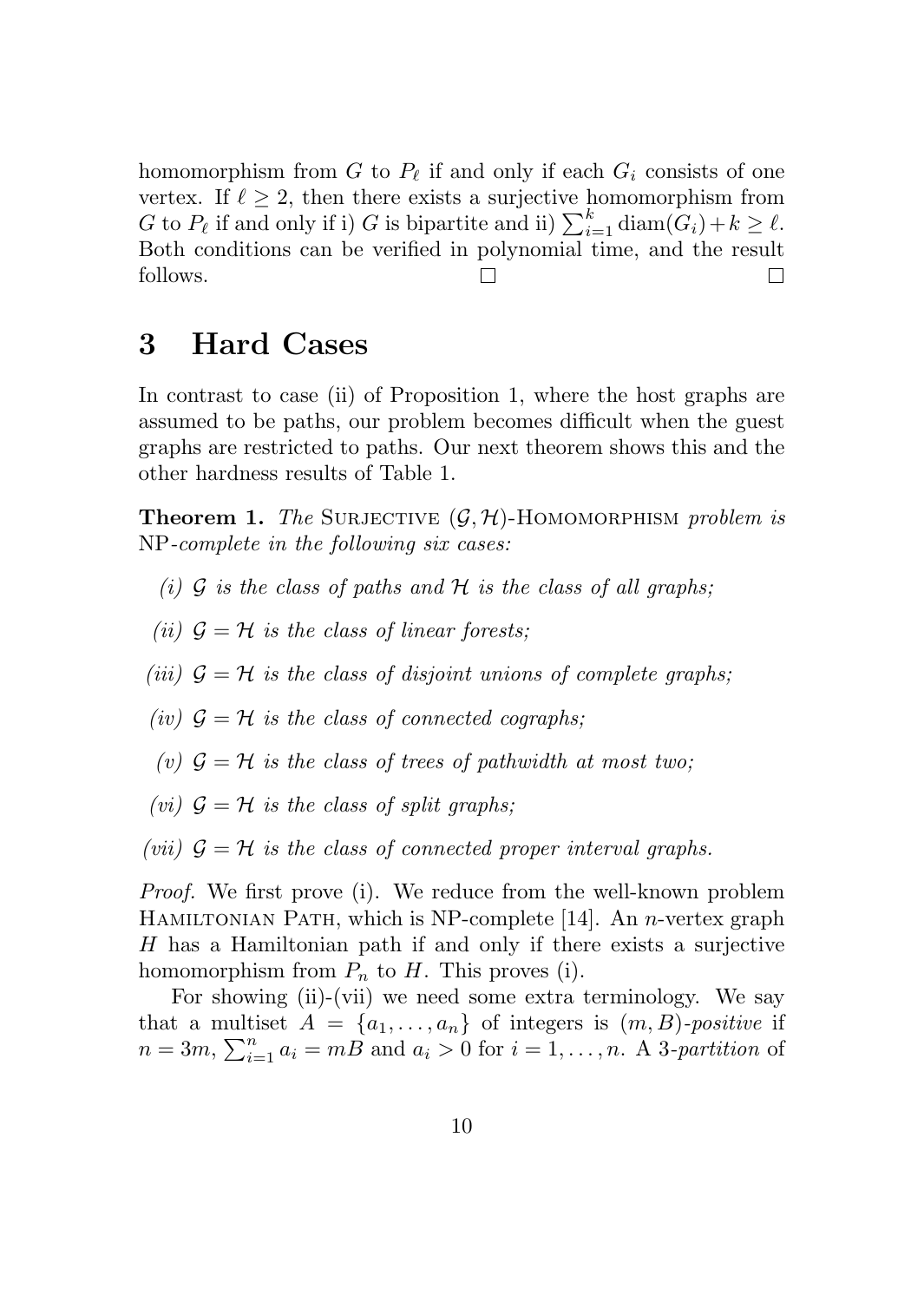a multiset  $A = \{a_1, \ldots, a_n\}$  that is  $(m, B)$ -positive for some integers  $m, B$  is a partition  $S_1, S_2, \ldots, S_m$  of *A* such that for  $1 \leq j \leq m$ ,  $|S_j| = 3$  and  $\sum_{a_i \in S_j} a_i = B$ . This leads to the problem:

3-Partition

*Instance:* an  $(m, B)$ -positive multiset  $A = \{a_1, \ldots, a_n\}$  for some integers *m, B*;

*Question:* does *A* have a 3-partition?

The 3-Partition problem is known to be NP-complete [14] in the strong sense, i.e., it remains hard even if all integers in the input are encoded in unary. This enables us to reduce from this problem in order to show NP-completeness in the cases (ii)-(vii). In each of these six cases we assume that  $A = \{a_1, \ldots, a_n\}$  is a  $(m, B)$ -positive multiset for some integers  $m, B$ . We now prove (ii)-(vii).

(ii) For  $i = 1, \ldots, n$ , let  $p_i = a_i + B$ , and let  $q = 4B$ . Let G be the linear forest  $G_1 + \cdots + G_n$ , where  $G_i$  is isomorphic to  $P_{p_i}$  for  $i = 1, \ldots, n$ . Let *H* be the linear forest  $H_1 + \cdots + H_m = mP_q$ . We claim that *A* has a 3-partition if and only if there exists a surjective homomorphism from *G* to *H*.

Suppose that  $S_1, \ldots, S_m$  is a 3-partition of *A*. For each  $1 \leq j \leq j$ *m*, we consider the connected components  $G_{i_1}, G_{i_2}, G_{i_3}$  of *G* such that  $S_j = \{a_{i_1}, a_{i_2}, a_{i_3}\}\$ . We map the vertices of  $G_{i_1}$  to the first  $p_{i_1}$ vertices of  $H_j$  according to the path order, and similarly the vertices of  $G_{i_2}$  to the next  $p_{i_2}$  vertices of  $H_i$ , and the vertices of  $G_{i_3}$  to the last  $p_{i_3}$  vertices of  $H_j$ . Because  $p_{i_1} + p_{i_2} + p_{i_3} = a_{i_1} + a_{i_2} + a_{i_3} + 3B =$  $4B = q$  for  $i = 1, \ldots, n$ , we obtain a surjective homomorphism from *G* to *H* in this way.

Now suppose that *f* is a surjective homomorphism from *G* to *H*. We observe that  $|V_G| = |V_H| = 4mB$ . Hence, f is also injective. Because *f* is a homomorphism, *f* must map all vertices of each connected component of *G* to the same connected component of *H*. Let  $1 \leq j \leq m$ , and let  $G_{i_1}, \ldots, G_{i_s}$  be the connected components of G that are mapped to  $H_i$ . Because  $|V_{H_i}| = 4B$  and every connected component of *G* contains at least  $B + 1$  vertices, we find that  $s \leq 3$ .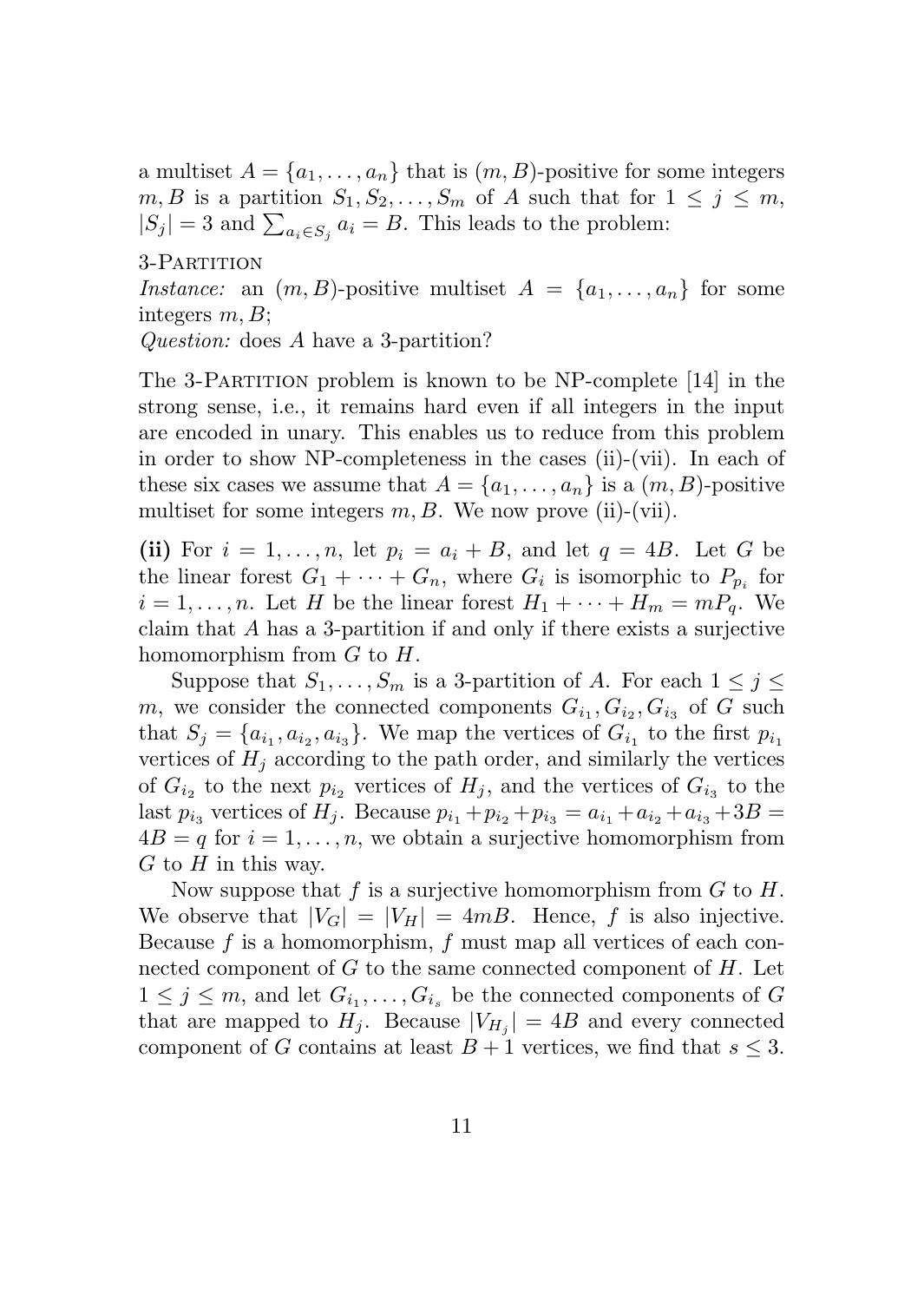

Figure 1: The trees *G* and *H* constructed in the proof of (v).

Because *G* has 3*m* connected components, we then find that  $s = 3$ . Because *f* is injective,  $a_{i_1} + a_{i_2} + a_{i_3} + 3B = p_{i_1} + p_{i_2} + p_{i_3} = q = 4B$ . Hence,  $a_{i_1} + a_{i_2} + a_{i_3} = B$ . This means that the partition  $S_1, \ldots, S_m$ of *A* defined by  $S_j = \{a_{i_1}, a_{i_2}, a_{i_3}\}$  for  $j = 1, \ldots, m$  is a 3-partition of *A*. This completes the proof of (ii).

(iii) We use all arguments from the proof of (ii) after replacing each path in *G* and *H* by a clique of the same size.

(iv) In the graphs *G* and *H* from the proof of (ii) we replace each path by a clique of the same size. We also add a vertex *v* in *G* adjacent to all other vertices of *G*, and a vertex *x* in *H* adjacent to all other vertices of *H*. The resulting graphs are connected cographs. We observe that every homomorphism maps *v* to *x*. To finish the proof we use the same arguments as the ones used to prove (ii).

(v) For  $i = 1, \ldots, n$ , let  $p_i = a_i + B$ , and let  $q = 4B$ . We construct two trees *G* and *H*. We first construct *G*:

- for  $i = 1, \ldots, n$ , introduce  $p_i$  vertices  $u_1^{(i)}, \ldots, u_{p_i}^{(i)}$  and a vertex *v*<sub>*i*</sub> adjacent to  $u_1^{(i)}, \ldots, u_{p_i}^{(i)}$ ;
- add a new vertex *w* and make it adjacent to  $v_1, \ldots, v_n$ .

We now construct *H*: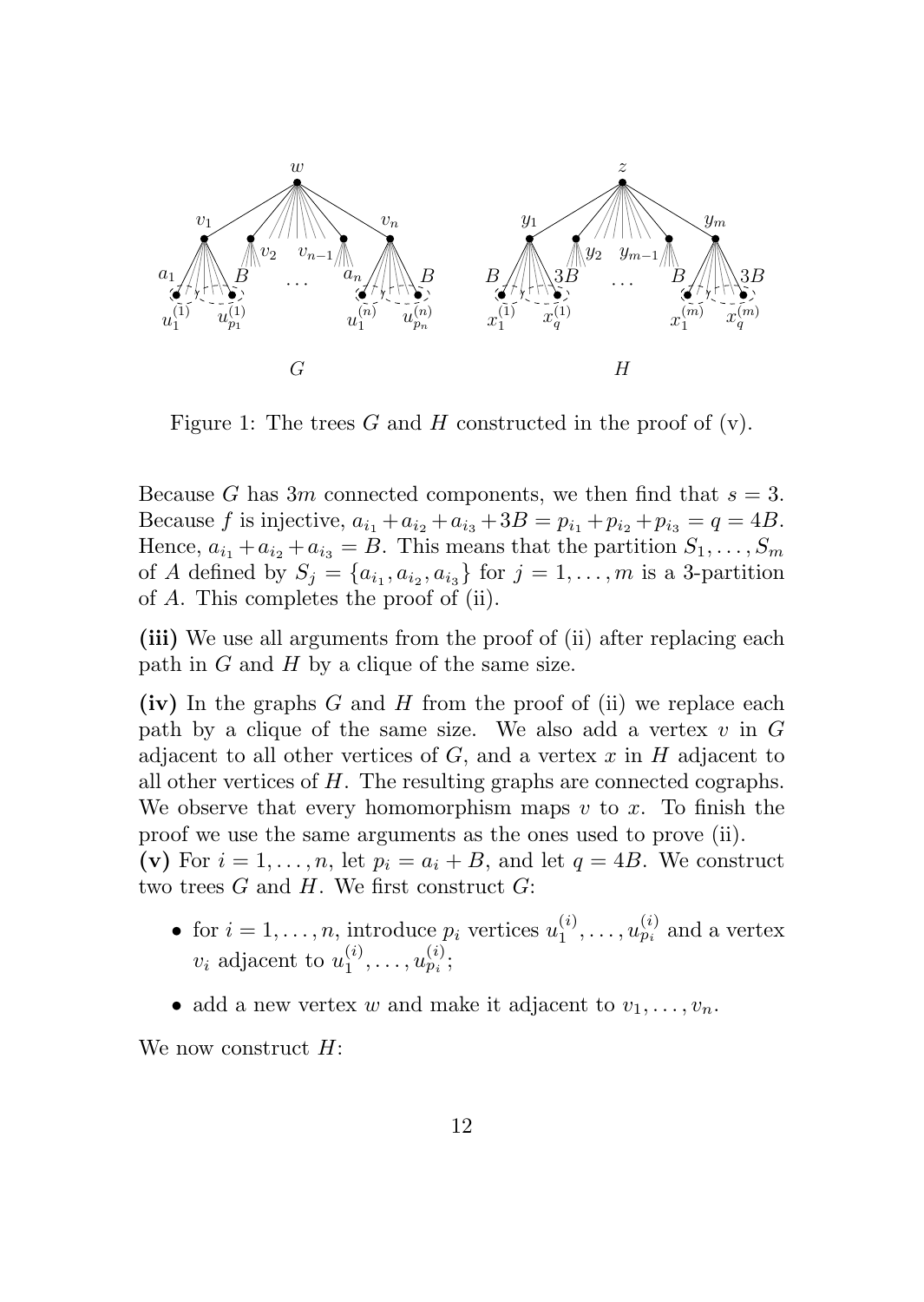- for  $j = 1, \ldots, m$ , introduce *q* vertices  $x_1^{(j)}, \ldots, x_q^{(j)}$  and a vertex *y<sub>j</sub>* adjacent to  $x_1^{(j)}, \ldots, x_q^{(j)}$ ;
- add a new vertex *z* and make it adjacent to  $y_1, \ldots, y_m$ .

The trees *G* and *H* are displayed in Figure 1. For *G* we take the path decomposition with bags  $\{u_h^{(i)}, v_i, w\}$  to find that  $\mathbf{pw}(G) \leq 2$ . Similarly, we find that  $\mathbf{pw}(H) \leq 2$ . We claim that *A* has a 3-partition if and only if there is a surjective homomorphism from *G* to *H*.

First suppose that  $S_1, \ldots, S_m$  is a 3-partition of *A*. We define *f* as follows. We set  $f(w) = z$ . Then for  $j = 1, \ldots, m$ , we consider the set  $S_j = \{a_{i_1}, a_{i_2}, a_{i_3}\}\.$  We let *f* map the vertices  $v_{i_1}, v_{i_2}, v_{i_3}$  to  $y_j$ . Then we let *f* map the vertices  $u_1^{(i_1)}, \ldots, u_{p_{i_1}}^{(i_1)}$  consecutively to the first  $p_{i_1}$ vertices of the set  $\{x_1^{(j)}, \ldots, x_q^{(j)}\}$ , the vertices  $u_1^{(i_2)}, \ldots, u_{p_{i_2}}^{(i_2)}$  to the next  $p_{i_2}$  vertices of this set, and finally, the vertices  $u_1^{(i_3)}, \ldots, u_{p_{i_3}}^{(i_3)}$  to the last  $p_{i_3}$  vertices of the set. Because  $p_{i_1} + p_{i_2} + p_{i_3} = a_{i_1} + a_{i_2} +$  $a_{i_3} + 3B = 4B = q$ , we find that *f* is a surjective homomorphism from *G* to *H*.

Now suppose that *f* is a surjective homomorphism from *G* to *H*. We observe that  $f(w) = z$ , because all vertices of *G* must be mapped at distance at most two from  $f(w)$ . Consequently, f maps every *v*vertex to a *y*-vertex, and every *u*-vertex to an *x*-vertex. The number of *u*-vertices is  $p_1 + \ldots + p_n = a_1 + \ldots + a_n + nB = 4mB$ , which is equal to the number of *x*-vertices. Hence *f* maps the *u*-vertices bijectively to the *x*-vertices. Moreover, if  $f(v_i) = y_j$ , then *f* maps the vertices  $u_1^{(i)}, \ldots, u_{p_i}^{(i)}$  to the vertices from the set  $\{x_1^{(j)}, \ldots, x_q^{(j)}\}$ . For  $j =$ 1,...,*m*, let  $v_{i_1}, \ldots, v_{i_s}$  be the vertices mapped to  $y_j$ . Because  $p_i$ *B* for all  $1 \leq i \leq n$ , we find that  $s \leq 3$ . Then, because  $n = 3m$ , we conclude that  $s = 3$ . Because  $f$  maps bijectively  $\{u_1^{(i_1)}, \ldots, u_{p_{i_1}}^{(i_1)}\}$  $\{u_1^{(i_2)},\ldots,u_{p_{i_2}}^{(i_2)}\}\cup \{u_1^{(i_3)},\ldots,u_{p_{i_3}}^{(i_3)}\}$  to  $\{x_1^{(j)},\ldots,x_q^{(j)}\}$ , we find that  $a_{i_1} + a_{i_2} + a_{i_3} + 3B = p_{i_1} + p_{i_2} + p_{i_3} = q = 4B$ , and consequently,  $a_{i1} + a_{i2} + a_{i3} = B$ . We set  $S_j = \{a_{i1}, a_{i2}, a_{i3}\}\$ . It remains to observe that  $S_1, \ldots, S_m$  is a 3-partition of *A*. This completes the proof of  $(v).$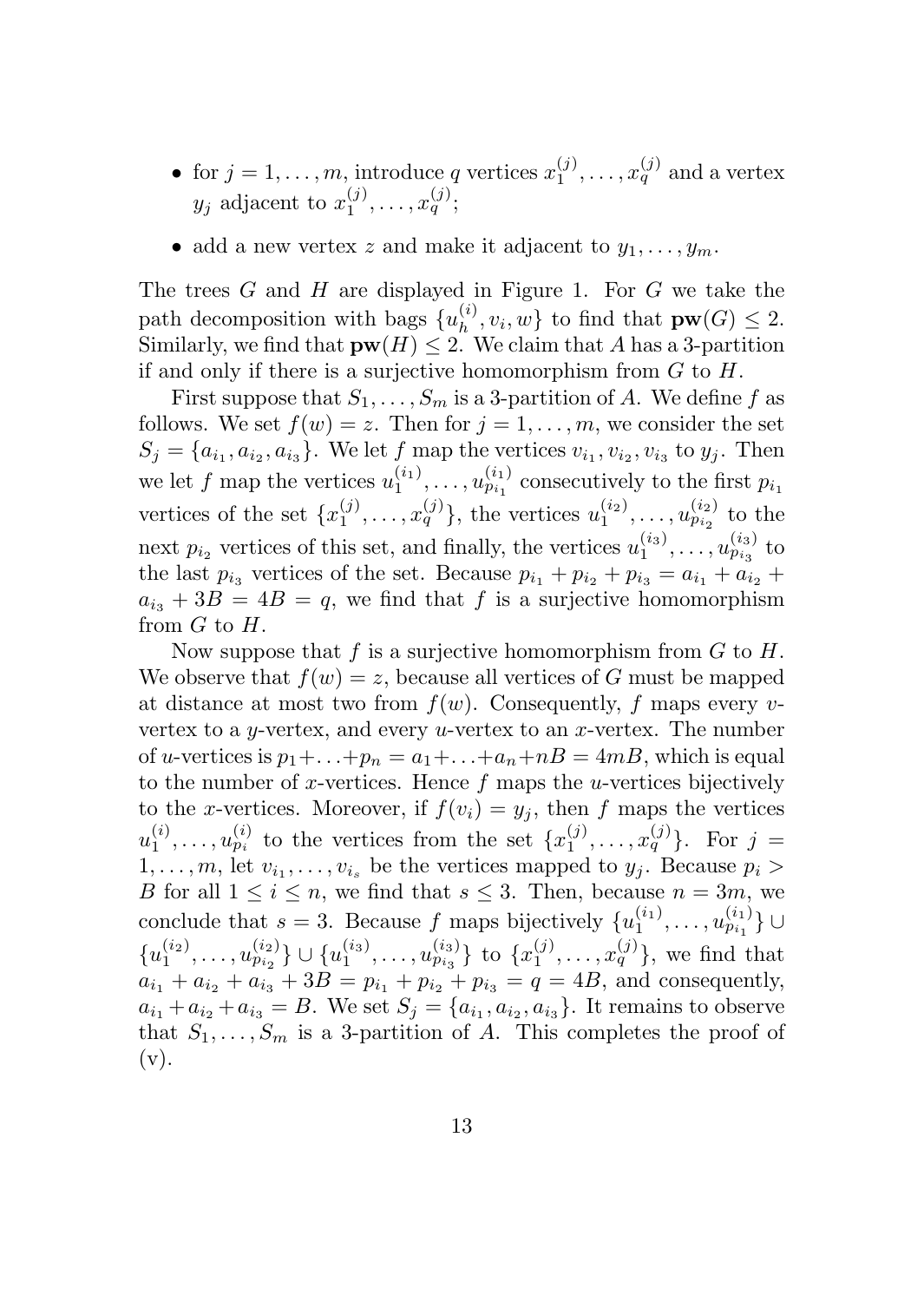

Figure 2: The split graphs *G* and *H* constructed in the proof of (vi).

(vi) For  $i = 1, \ldots, n$ , let  $p_i = a_i + B$ , and let  $q = 4B$ . We construct two graphs *G* and *H*. We first construct *G*:

- for  $i = 1, \ldots, n$ , introduce  $p_i$  vertices  $u_1^{(i)}, \ldots, u_{p_i}^{(i)}$  and a vertex *v*<sub>*i*</sub> adjacent to  $u_1^{(i)}, \ldots, u_{p_i}^{(i)}$ ;
- joint all *u*-vertices by edges pairwise to obtain a clique of size 4*mB*.

We construct *H* as follows:

- for  $j = 1, \ldots, m$ , introduce *q* vertices  $x_1^{(j)}, \ldots, x_q^{(j)}$  and vertices  $y_j^{(1)}, y_j^{(2)}, y_j^{(3)}$  adjacent to  $x_1^{(j)}, \ldots, x_q^{(j)}$ ;
- joint all *x*-vertices by edges pairwise to obtain a clique of size 4*mB*.

We observe that *G* and *H* are split graphs, also see Figure 2. We claim that *A* has a 3-partition if and only if there is a surjective homomorphism from *G* to *H*.

First suppose that  $S_1, \ldots, S_m$  is a 3-partition of *A*. We define *f* as follows. For  $j = 1, \ldots, m$ , we consider the set  $S_j = \{a_{i_1}, a_{i_2}, a_{i_3}\}.$ We let *f* map the vertices  $v_{i_1}, v_{i_2}, v_{i_3}$  to  $y_j^{(1)}, y_j^{(2)}, y_j^{(3)}$  respectively. Then we let *f* map the vertices  $u_1^{(i_1)}, \ldots, u_{p_{i_1}}^{(i_1)}$  to the first  $p_{i_1}$  vertices of the set  $\{x_1^{(j)},...,x_q^{(j)}\}$ , the vertices  $u_1^{(i_2)},...,u_{p_{i_2}}^{(i_2)}$  to the next  $p_{i_2}$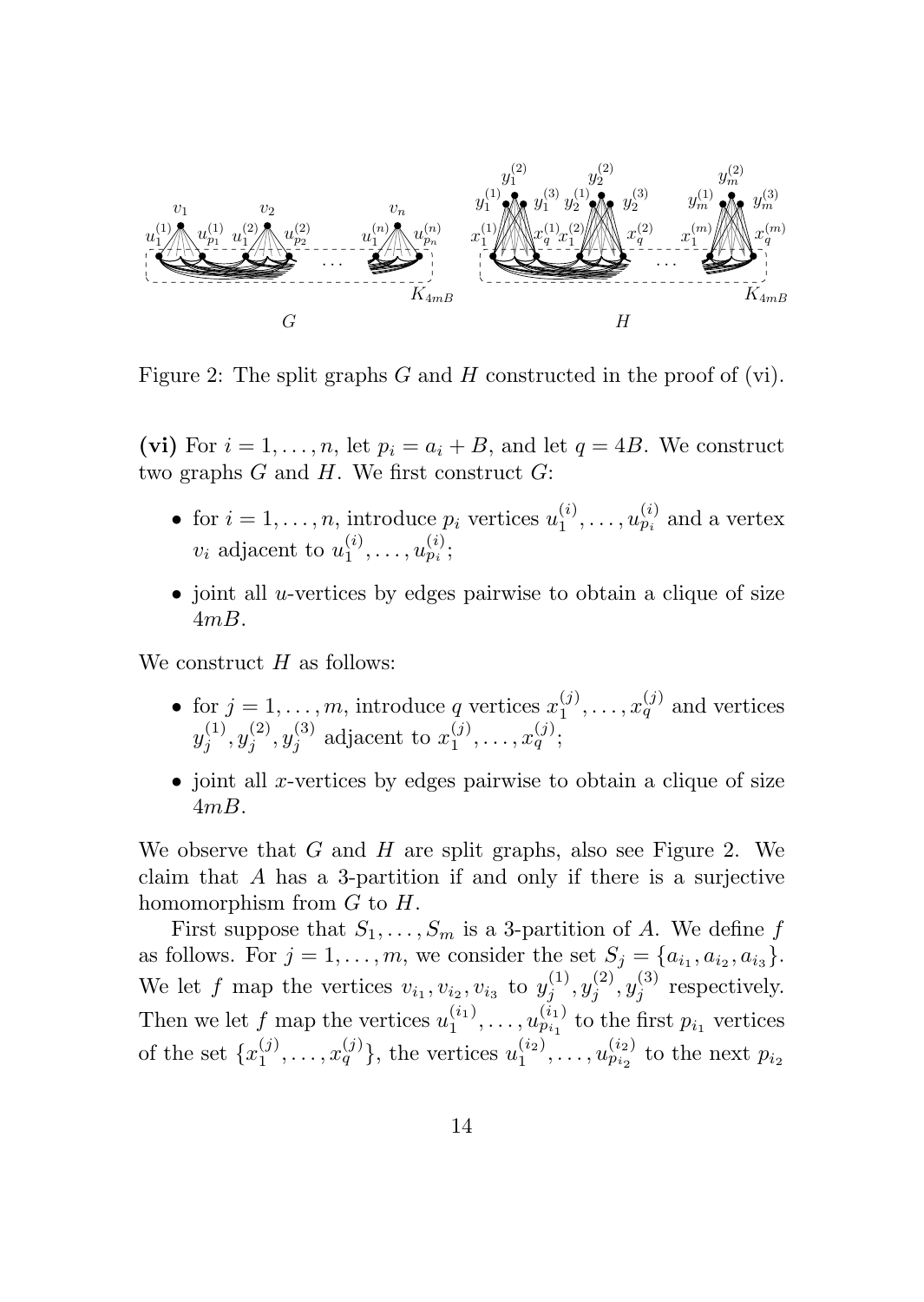

Figure 3: The proper interval graphs *G* and *H* constructed in the proof of (vii).

vertices of this set, and finally, the vertices  $u_1^{(i_3)}, \ldots, u_{p_{i_3}}^{(i_3)}$  to the last  $p_{i_3}$  vertices of the set. Because  $p_{i_1} + p_{i_2} + p_{i_3} = a_{i_1} + a_{i_2} + a_{i_3} + 3B =$  $4B = q$ , we find that f is a surjective homomorphism from G to H.

Now suppose that *f* is a surjective homomorphism from *G* to *H*. Observe that  $|V_G| = |V_H|$ . Hence, *f* is a bijection. The homomorphism  $f$  maps any clique of  $G$  to a clique of the same size in *H*. It follows that all *u*-vertices of *G* are mapped to *x*-vertices of *H*, and all *v*-vertices of *G* are mapped to *y*-vertices of *H*. For  $j = 1, ..., m$ , let  $v_{i_1}, v_{i_2}, v_{i_3}$  be the vertices mapped to  $y_j^{(1)}, y_j^{(2)}, y_j^{(3)}$ <br>respectively. Then the vertices  $u_1^{(i_1)}, ..., u_{p_{i_1}}^{(i_1)}, u_1^{(i_2)}, ..., u_{p_{i_2}}^{(i_2)}$  and  $u_1^{(i_3)}, \ldots, u_{p_{i_3}}^{(i_3)}$  are mapped bijectively to the vertices  $x_1^{(j)}, \ldots, x_q^{(j)}$ . Therefore,  $a_1 + a_2 + a_3 + 3B = p_1 + p_2 + p_3 = q = 4B$  and  $a_1 + a_2 + a_3 = B$ . We set  $S_i = \{a_{i_1}, a_{i_2}, a_{i_3}\}$ , and it remains to observe that  $S_1, \ldots, S_m$  is a 3-partition of *A*. This completes the proof of (vi).

(vii) For  $i = 1, ..., n$ , let  $p_i = 6m^2(a_i + B)$ , and let  $q = 24m^2B$ . We construct two graphs *G* and *H*. We first construct *G*:

- for  $i = 1, \ldots, n$ , construct a clique  $U_i$  on  $p_i$  vertices  $u_1^{(i)}, \ldots, u_{p_i}^{(i)}$ ;
- for  $i = 2, \ldots, n$ , join  $u_{p_{i-1}}^{(i-1)}$  and  $u_1^{(i)}$  by a path  $Q_i$  of length  $2m - 1$ .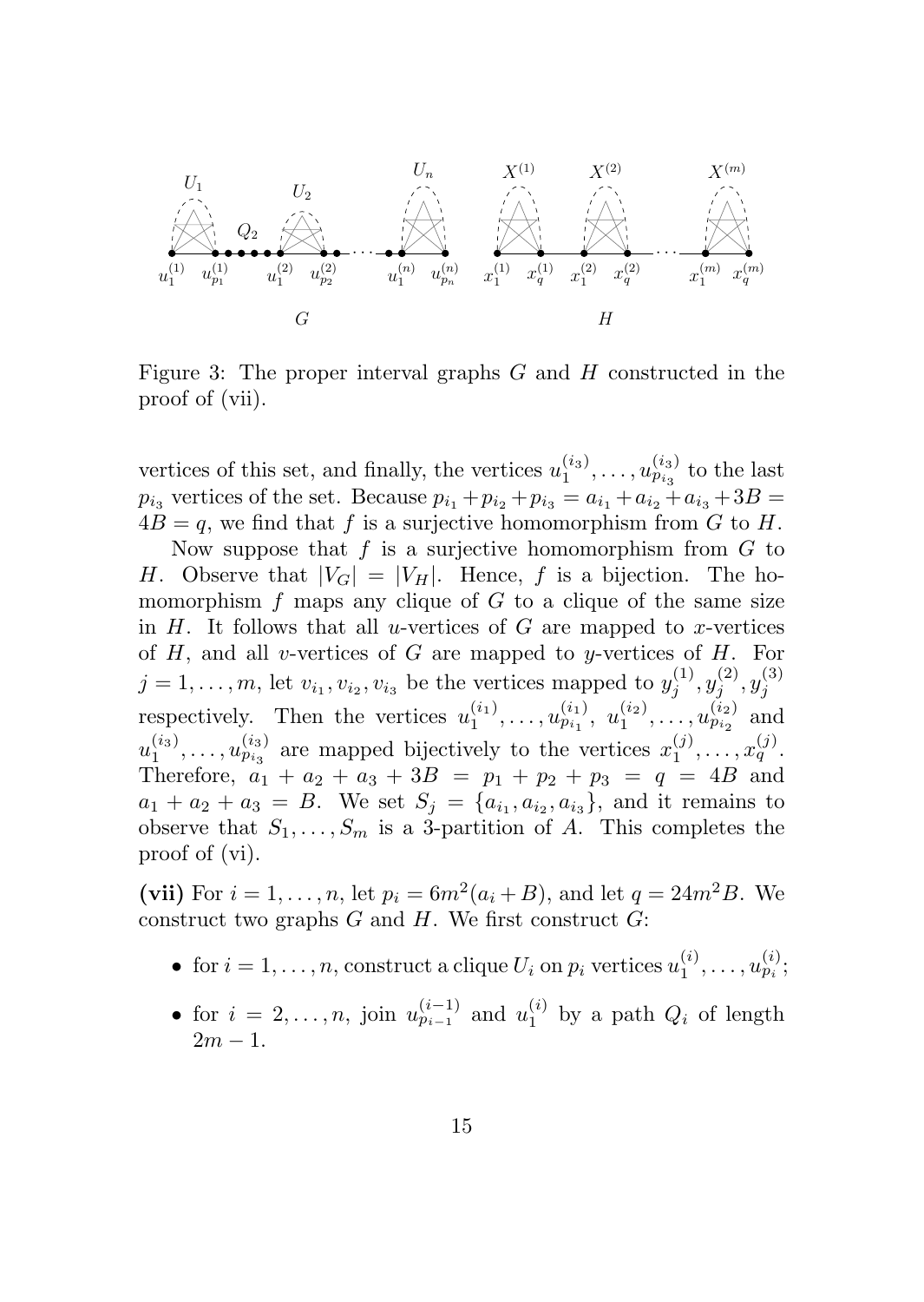Then we construct *H*:

- for  $j = 1, \ldots, m$ , construct a clique  $X^{(j)}$  on *q* vertices  $x_1^{(j)}, \ldots, x_q^{(j)};$
- for  $j = 2, ..., m$ , join  $x_q^{(j-1)}$  and  $x_1^{(j)}$  by an edge.

We observe that *G* and *H* are proper interval graphs, also see Figure 3. We claim that *A* has a 3-partition if and only if there exists a surjective homomorphism from *G* to *H*.

First suppose that  $S_1, \ldots, S_m$  is a 3-partition of *A*. We partition each  $X^{(j)}$  into three cliques  $X_{i_1} \cup X_{i_2} \cup X_{i_3}$  of size  $p_{i_1}, p_{i_2}$ , and  $p_{i_3}$ , respectively, corresponding to  $S_j = \{a_{i_1}, a_{i_2}, a_{i_3}\};$  this is possible because  $|X^{(j)}| = q = 24m^2B = 6m^2(a_{i_1} + a_{i_2} + a_{i_3} + 3B) = p_{i_1} + p_{i_2}$  $p_{i_2} + p_{i_3}$ ; We will determine a homomorphism *f* from *G* to *H* such that *f* is a bijection from  $U_i$  to  $X_i$  for  $i = 1, \ldots, n$ . Hence, this property will ensure that *f* is surjective. In order to do this, we must show that we do not violate the definition of a homomorphism with respect to the remaining vertices of *G*; note these remaining vertices are the inner vertices of the *Q*-paths. We therefore define *f* inductively as follows.

Let  $i = 1$ . Assume that  $a_1 \in S_i$ . We let  $f$  map the vertices of  $U_1$ to the vertices of *X*<sup>1</sup> bijectively in an arbitrary order.

Let  $i \geq 2$  and suppose that  $f$  is constructed for all vertices of  $U_s$ and  $Q_s$  for all  $1 \le s \le i - 1$ . Let  $y = f(u_{p_{i-1}}^{(i-1)})$ . Because *H* has diameter at most  $2m-1$ , we find that *y* is at distance at most  $2m-1$ from the set  $X_i$ . Consider the subgraph  $H'$  of  $H$  that contains  $X_i$  and a shortest path between *y* and  $X_i$ . Because  $|X_i| > 2m$ , we find that *H*<sup> $\prime$ </sup> contains a  $(y, z)$ -path of length  $2m - 1$  for some vertex  $z \in X_i$ . Recall that  $y = f(u_{p_{i-1}}^{(i-1)})$ . We map consecutively the vertices of the  $(u_{p_{i-1}}^{(i-1)}, u_1^{(i)})$ -path  $Q_i$  of length  $2m-1$  to the vertices of P in the path order. Note that  $f(u_1^{(i)}) = z$ . Then we map the vertices  $u_2^{(i)}, \ldots, u_{p_i}^{(i)}$ to the vertices of  $X_i \setminus \{z\}$  bijectively and in an arbitrary order. In this way we ensure that *f* is a surjective homomorphism from *G* to *H*.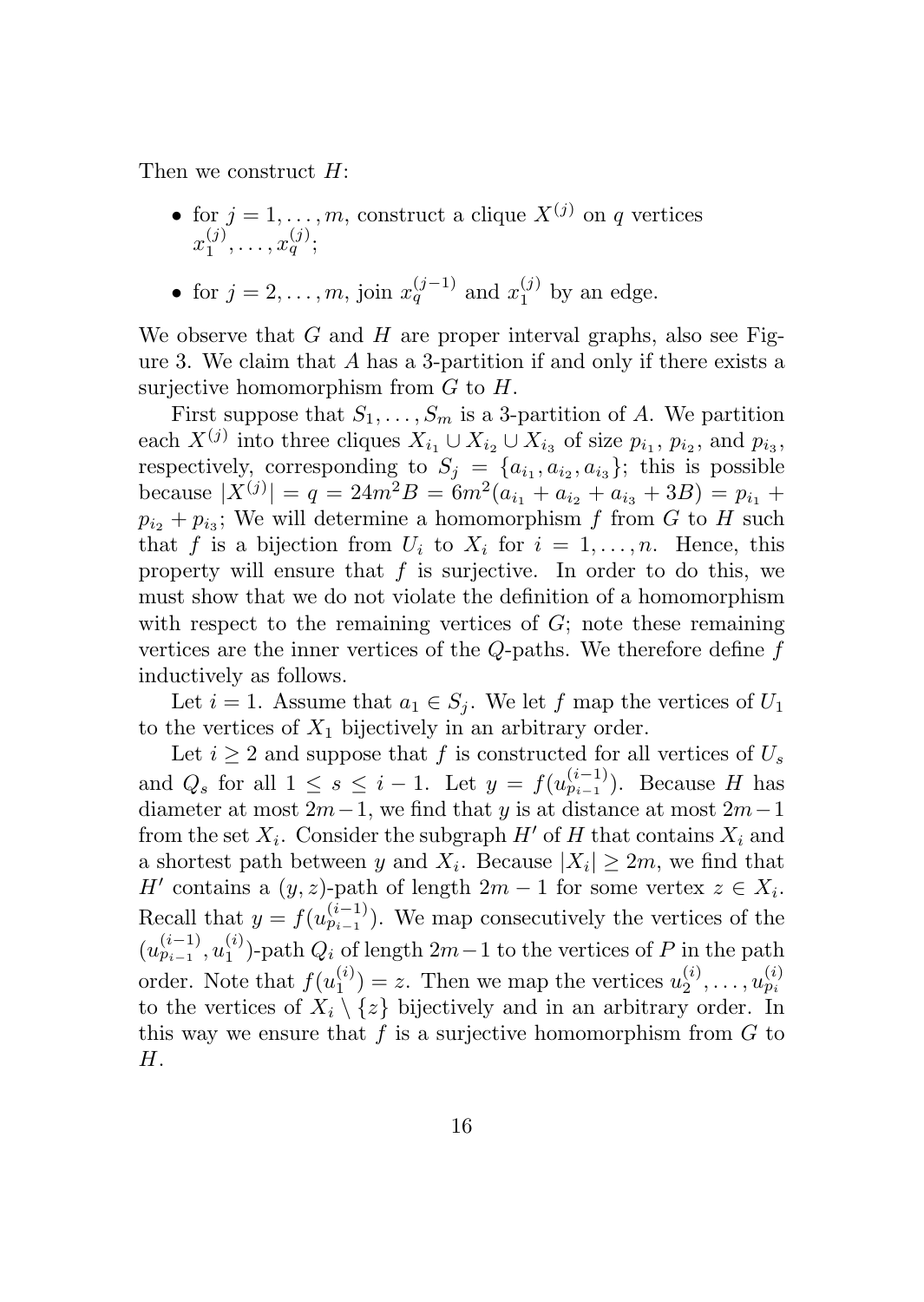Now suppose that  $f: V_G \to V_H$  is a surjective homomorphism. Because *f* is a homomorphism, *f* maps injectively every clique of *G* to a clique in *H*. Because  $p_i \geq 3$  for all  $1 \leq i \leq n$ , we then find that *f* cannot map a clique  $U_i$  to an edge  $x_q^{(j-1)}x_1^{(j)}$ . Hence, *f* maps  $U_i$ injectively to some clique  $X^{(j)}$  of  $H$ .

Let  $1 \leq j \leq m$ , and let  $\{i_1, \ldots, i_s\}$  be the set of all indices that correspond to the *U*-cliques that *f* maps to  $X_i$ . Suppose that  $p_{i_1} + \ldots + p_{i_s} < q$ . Then,  $6m^2(a_{i_1} + \ldots + a_{i_s} + sB) = p_{i_1} + \ldots + p_{i_s} <$  $q = 24m^2B$ . This means that  $a_{i_1} + \ldots + a_{i_n} + sB \leq 3$ . Consequently,  $q-(p_{i_1}+\ldots+p_{i_n})\geq 6m^2$ . Hence, *f* maps at least  $6m^2$  inner vertices of the paths  $Q_i$  to  $X^{(j)}$ . However, the total number of these vertices is  $(n-1)(2m-2) = (3m-1)(2m-2) < 6m^2$ , a contradiction. This means that  $p_{i_1} + \ldots + p_{i_s} \geq q$ . Because the same claim holds for all  $1 \leq j \leq m$ , and  $p_1 + \cdots + p_n = 6m^2(a_1 + \cdots + a_n + nB)$  $6m^2(mB+3mB) = 24m^3B = mq$ , we conclude that  $p_{i_1} + \ldots + p_{i_s} = q$ . Because  $6m^2(a_{i_1} + \ldots + a_{i_s} + sB) = p_{i_1} + \ldots + p_{i_s} = q = 24m^2B$  and  $a_{i_1} + \ldots + a_{i_s} > 0$ , we find that  $s \leq 3$ . Then, because the same claim holds for all  $1 \le j \le m$ , and  $p_1 + \cdots + p_n = 6m^2(a_1 + \cdots + a_n + nB)$  $mq = 24m^{3}B$ , we find that  $s = 3$  and  $a_{i_1} + a_{i_2} + a_{i_3} = B$ . We set  $S_j = \{a_{i_1}, a_{i_2}, a_{i_3}\}\.$  It remains to observe that  $S_1, \ldots, S_m$  is a 3-<br>partition of A. This completes the proof of (vii) partition of *A*. This completes the proof of (vii).

#### 4 Tractable Cases

By Theorem 1  $(v)$ , SURJECTIVE HOMOMORPHISM is NP-complete when *G* and *H* are restricted to be trees. Here, we prove that the problem is FPT for trees when parameterized by the number of leaves in *H*. We first need some additional terminology. Let *T* be a tree. Then we may fix some vertex of *T* and call it the *root* of *T*. We observe that the root defines a parent-child relation between adjacent vertices. This enables us to define for a vertex *u* of *T* the tree  $G_u$ , which is the subtree of  $T$  that is induced by  $u$  and all its descendants in *T*; we fix *u* to be the root of  $G_u$ . For a child *v* of *u*, we let  $G_{uv}$ denote the subtree of *G* induced by *u* and the set of all descendants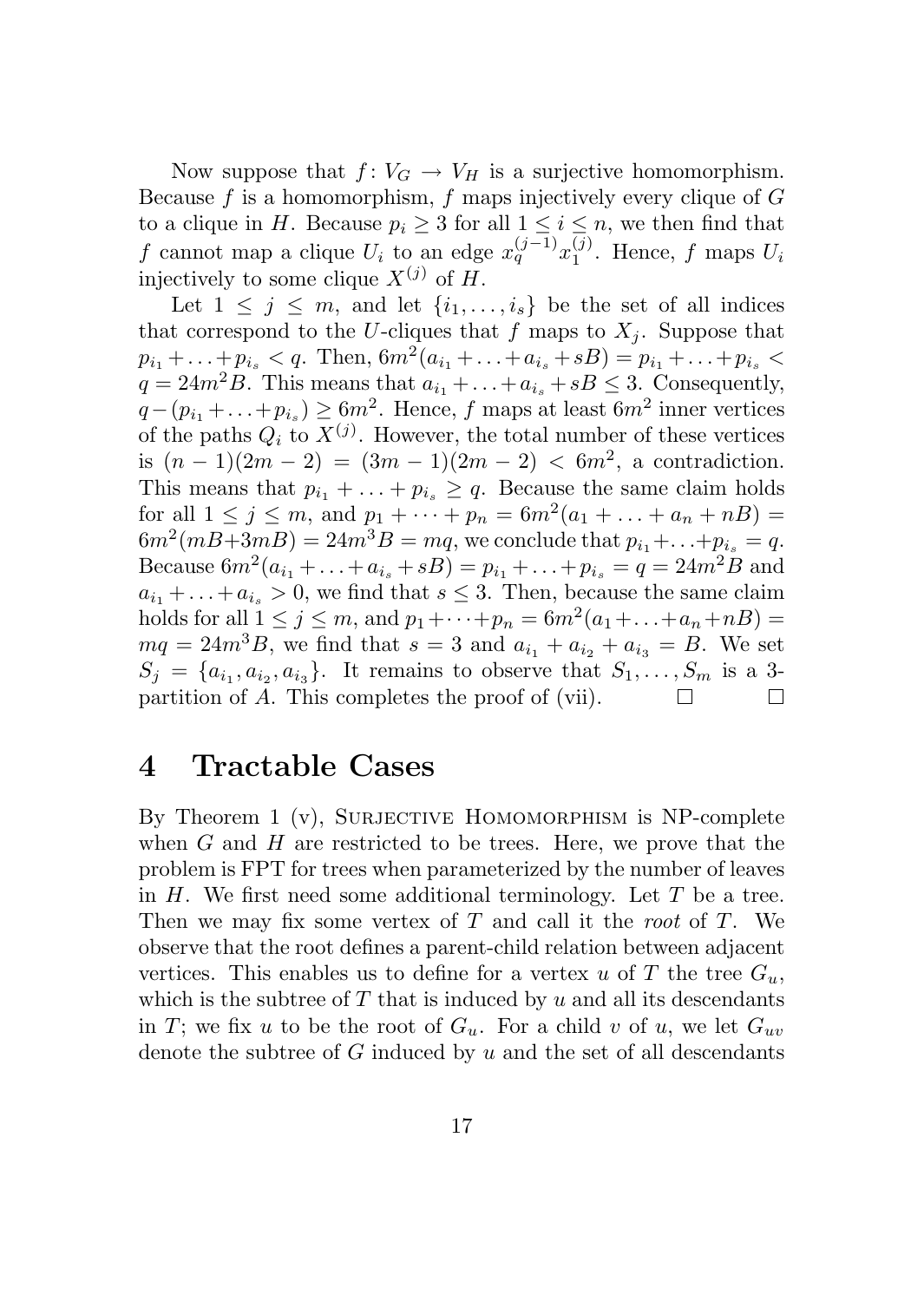of *v* in *T*; we fix *u* to be the root of  $G_{uv}$ .

Theorem 2. *Testing if there is a surjective homomorphism from an n-vertex tree G to an m-vertex tree H with k leaves can be done in*  $O(2^{2k}nm^2)$  *time.* 

*Proof.* We use dynamic programming. If *H* has one vertex the claim is trivial. Assume that *H* has at least one edge. Let *L* be the set of the leaves of H. First, we fix a root r of G. For each vertex  $u \in V_G$ . we construct a table that contains a number of records  $R = (x, S)$ where  $x \in V_H$  and  $S \subseteq L$ . A pair  $(x, S)$  is a record for *u* if and only if there exists a homomorphism *h* from  $G_u$  to *H* such that  $h(u) = x$ and  $S \subseteq h(V_{G_u})$ . We also construct a similar table for each edge  $uv \in E_G$ . Then a pair  $(x, S)$  is a record for *uv* if and only if there exists a homomorphism *h* from  $G_{uv}$  to *H* such that  $h(u) = x$  and  $S \subseteq h(V_{G_{uv}})$ . The key observation is that a homomorphism *f* from *G* to *H* is surjective if and only if  $L \subseteq f(V_G)$ , i.e., if and only if the table for *r* contains at least one record  $(z, L)$ .

We construct the tables as follows. We start with the leaves in *G* not equal to *r* (should *r* be a leaf). Their tables are constructed straightforwardly. Suppose that we have not constructed the table for a vertex *u*, while we have constructed the tables for all children  $v_1, \ldots, v_p$  of *u*. Then we first determine the table for each edge  $uv_i$ by letting it consist of all records  $(x, S)$  such that

- $(y, S)$  with  $y \in N_H(x)$  is in the table for  $v_i$ ;
- $x \in L$  and  $(y, S \setminus \{x\})$  with  $y \in N_H(x)$  is in the table for  $v_i$ .

To construct the table for *u*, we consecutively construct auxiliary tables for  $i = 1, \ldots, s$ . The table for  $i = 1$  is the table for  $uv_1$ . The table for  $i \geq 2$  consists of the records  $(x, S)$  such that  $S = S' \cup S''$ ,  $(x, S')$  is in the table for  $i-1$  and  $(x, S'')$  is in the table for  $uv_i$ . The table for *u* is the table constructed for  $i = s$ .

The correctness of the algorithm follows from its description. We observe that each table contains at most  $m2^k$  records and can be constructed in  $O(2^{2k} \cdot m^2)$  time. Because we construct  $O(n)$  tables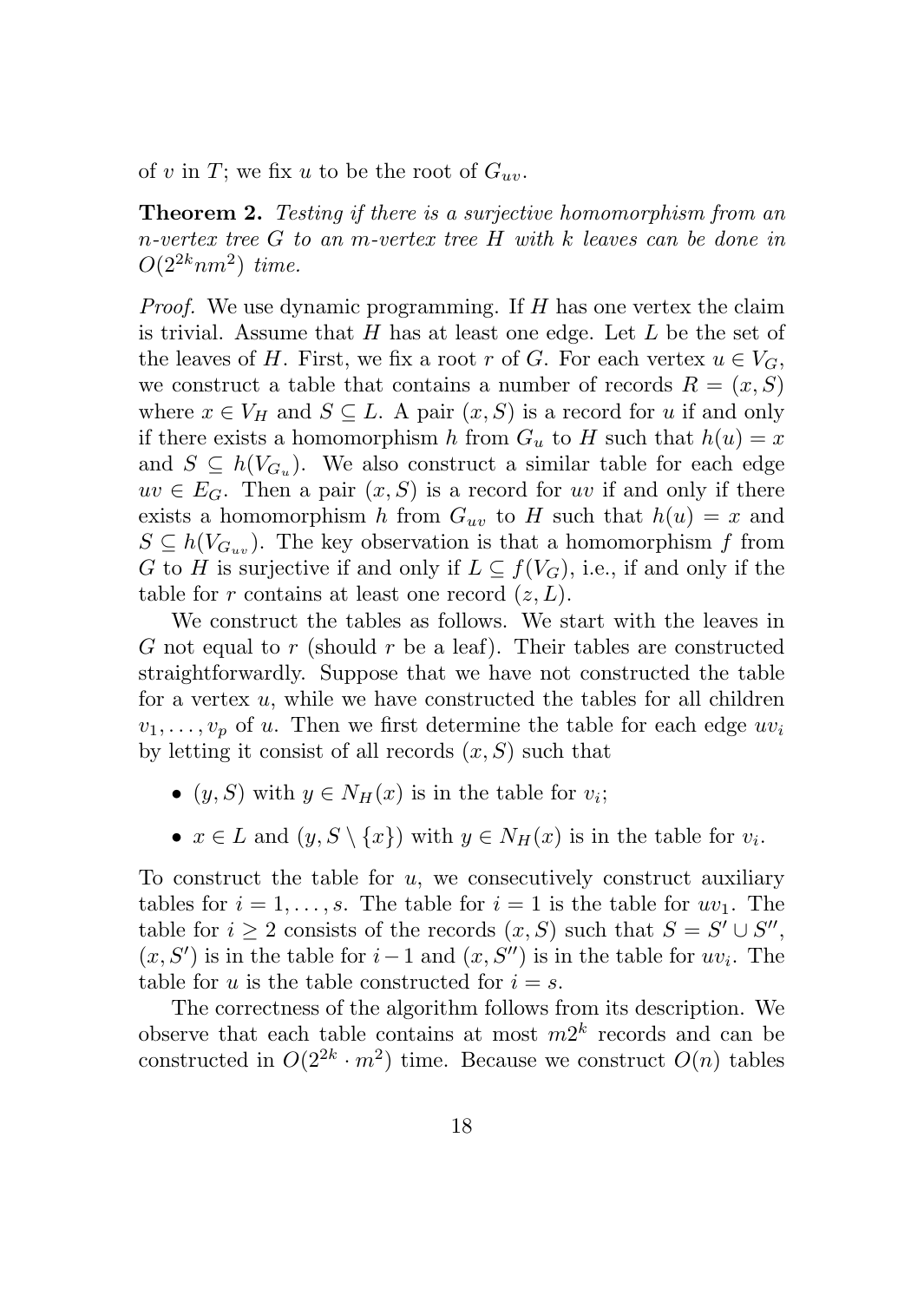

Figure 4: The graphs *G* and *H* as considered in the proof of Theorem 3.

(including the auxiliary ones), our algorithms runs in  $O(2^{2k} \cdot nm^2)$ <br>time. This completes the proof of Theorem 2. time. This completes the proof of Theorem 2.

We now prove that SURJECTIVE HOMOMORPHISM is FPT when parameterized by the vertex cover number of *G* and *H*. The following approach has been successful before [7, 9]. The idea is to reduce a problem to an integer linear programming problem that is FPT when parameterized by the number of variables. Therefore, we consider the *p*-Variable Integer Linear Programming Feasibility problem that has as input a  $q \times p$  matrix *A* with integer elements and an integer vector  $b \in \mathbb{Z}^q$  and that is to decide whether there exists a vector  $x \in \mathbb{Z}^p$  such that  $A \cdot x \leq b$ . Lenstra [18] showed that this problem is FPT when parameterized by *p*. The best running time is due to Frank and Tardos [12].

Lemma 1 ([12]). *The p*-VARIABLE INTEGER LINEAR PROGRAM-MING FEASIBILITY *problem can be solved using*  $O(p^{2.5p+o(p)} \cdot L)$  *arithmetic operations and space polynomial in L, where L is the number of bits of the input.*

Theorem 3. *Testing if there is a surjective homomorphism from an n-vertex graph G with*  $\mathbf{vc}(G) \leq k$  *to an m-vertex graph H with*  $\mathbf{v}(\mathbf{F}) \leq k$  *can be done in*  $2^{2^{O(k)}}(nm)^{O(1)}$  *time.*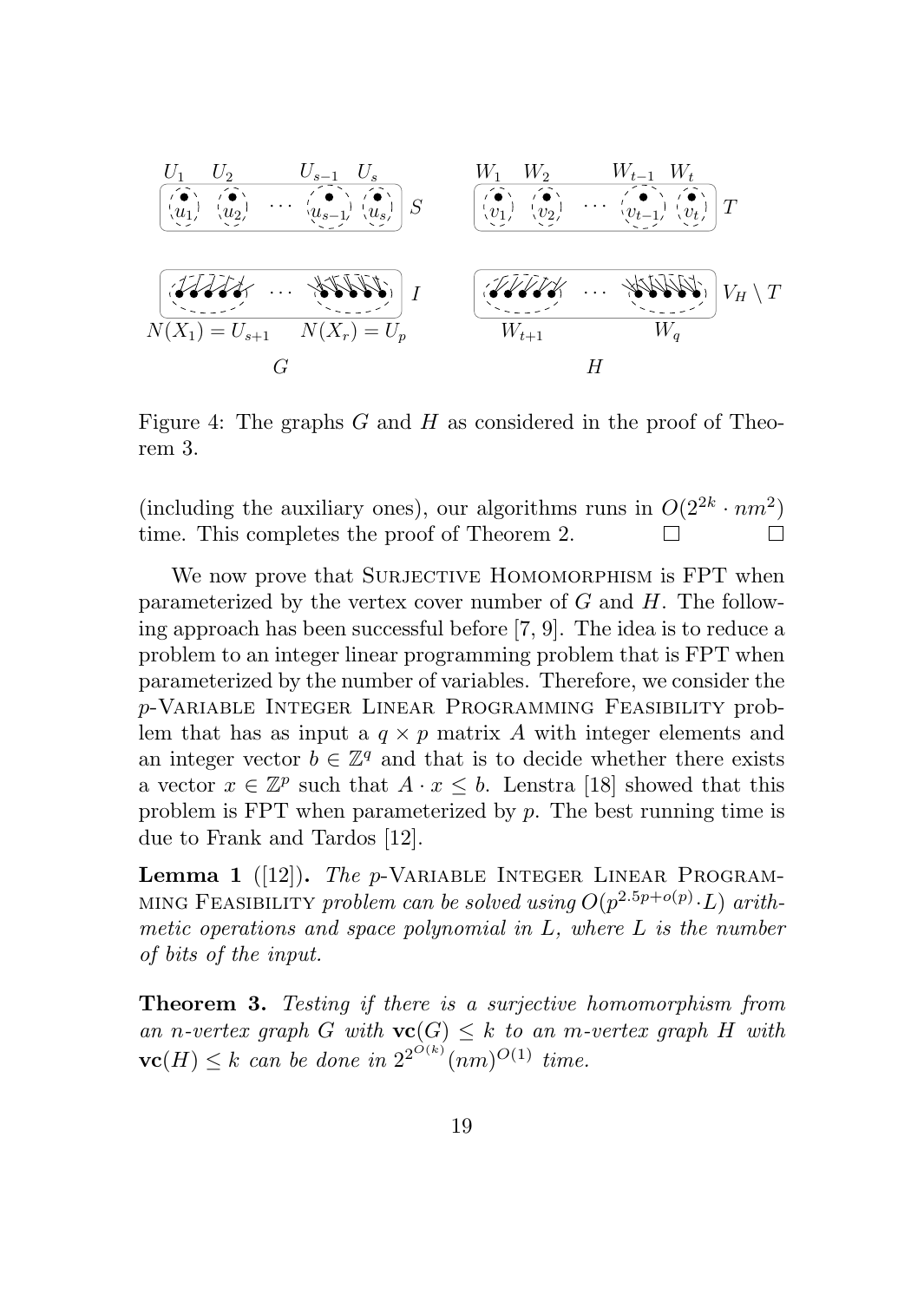*Proof.* Let *G* be an *n*-vertex graph with a vertex cover  $S = \{u_1, \ldots, u_s\}$  of size  $s \leq k$ . Then  $I = V_G \setminus S$  is an independent set. For every subset  $X \subseteq S$ , we define  $N(X)$  as the set of vertices in *I* that all have neighborhood *X*, i.e.,  $N(X) = \{u \in I \mid N(u) = X\}$ . Note that  $N(\emptyset)$  is the set of isolated vertices in *I*.

Let  $X_1, \ldots, X_r \subseteq S$  be the sets with  $N(X_i) \neq \emptyset$ . We let  $p = s + r$ and define sets  $U_1, \ldots, U_p$  where  $U_i = \{u_i\}$  for  $i = 1, \ldots, s$  and  $U_i = N(X_{i-s})$  for  $i = s+1,\ldots,p$ . We observe that  $p \leq k+2^k$ and that each  $U_i$  is an independent set. Moreover, a vertex  $v \in U_i$  is adjacent to a vertex  $w \in U_j$  if and only if each vertex of  $U_i$  is adjacent to each vertex of  $U_j$ . In that case, we say that  $U_i$  is *adjacent* to  $U_j$ . We display *G* in Figure 4.

Let *H* be an *m*-vertex graph with a a vertex cover  $T = \{v_1, \ldots, v_t\}$ of size  $t \leq k$ . Then  $J = V_H \setminus T$  is an independent est, and for each  $Y \subseteq T$  we define  $N(Y) = \{z \in J \mid N(z) = Y\}$ . Then we define  $q \leq k+2^k$  sets  $W_1, \ldots, W_q$  where  $W_j = \{v_j\}$  for  $j = 1, \ldots, t$  and  $W_i = N(Y_{i-t})$  for  $j = t+1, \ldots, q$ . We also display *H* in Figure 4. The observations that we made for the *U*-sets are also valid for the *W*-sets.

Now we introduce integer variables  $x_{ij}$  for  $1 \leq i \leq p$  and  $1 \leq j \leq j$ *q*, and observe that there is a surjective mapping (not necessarily a homomorphism)  $f: V_G \to V_H$  such that  $x_{ij}$  vertices of  $U_i$  are mapped to  $W_i$  if and only if the  $x_{ij}$ -variables satisfy the system

$$
\begin{cases}\n x_{ij} \geq 0 & i \in \{1, ..., p\}, \ j \in \{1, ..., q\} \\
\sum_{j=1}^{q} x_{ij} = |U_i| & i \in \{1, ..., p\} \\
\sum_{i=1}^{p} x_{ij} \geq |W_j| & j \in \{1, ..., q\}.\n\end{cases}
$$
\n(1)

The mapping *f* is a homomorphism from *G* to *H* if and only if the following holds: for each pair of variables  $x_{ij}, x_{i'j'}$  such that  $x_{ij} > 0$ and  $x_{i'j'} > 0$ , if  $U_i$  is adjacent to  $U_{i'}$ , then  $W_j$  is adjacent to  $W_{j'}$ .

We are now ready to give our algorithm. We first determine the set *S* and *T*. We then determine the *U*-sets and the *W*-sets. We guess a set R of indices  $(i, j)$  and only allow the variables  $x_{ij}$  for  $(i, j) \in R$  to get non-zero value. Hence, we set  $x_{ij} = 0$  for  $(i, j) \notin R$ .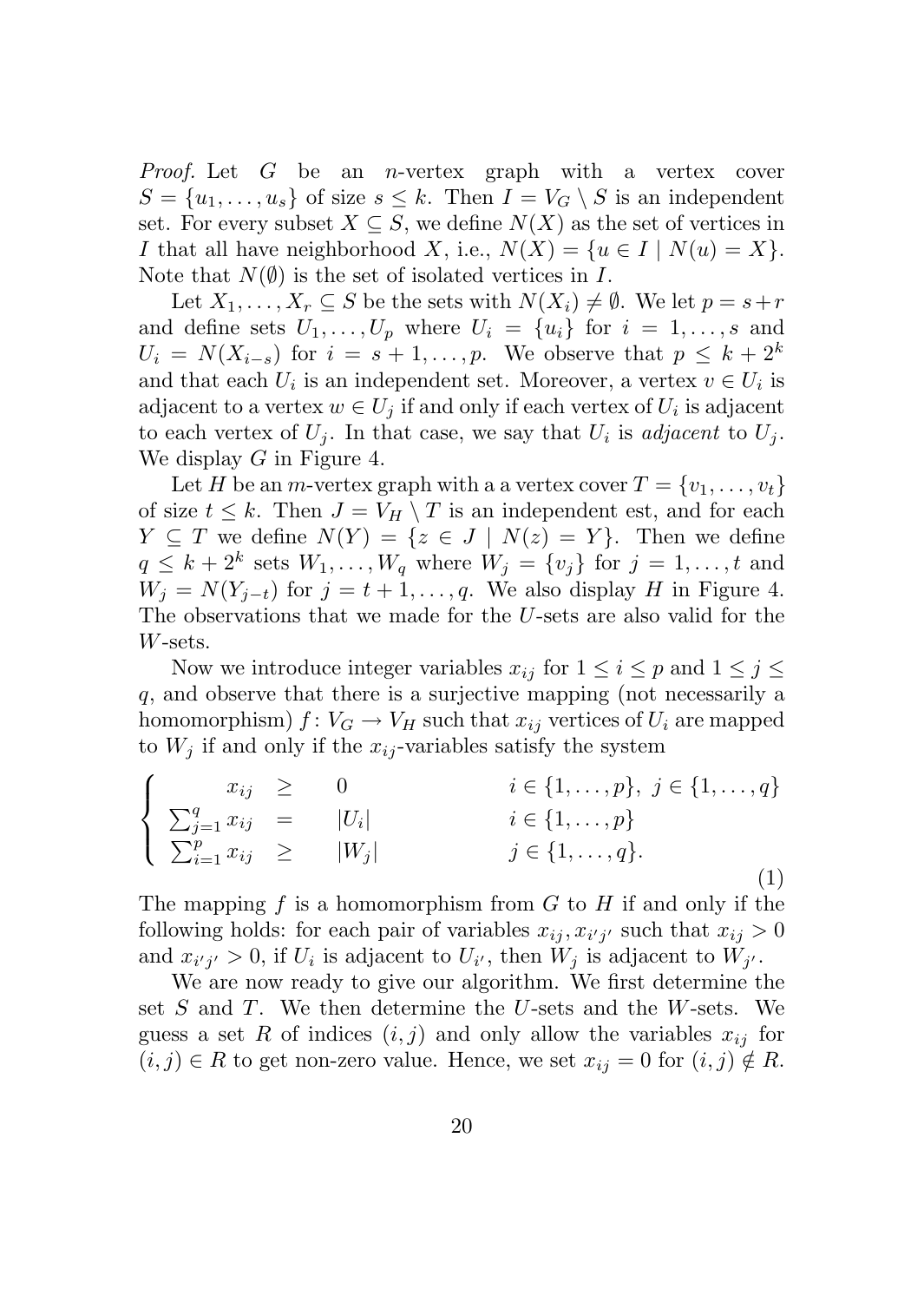We then check whether for all pairs  $(i, j), (i', j') \in R$ , if  $U_i$  is adjacent to  $U_{i'}$ , then  $W_i$  is adjacent to  $W_{i'}$ . If not, then we discard R and guess a next one. Else we solve the system (1). If the system has an integer solution, then the algorithm returns Yes; otherwise we try a next guess of *R*. If all guesses fail, then the algorithm returns No.

The correctness of the above algorithm follows from the aforementioned observations. We now estimate the running time. We can find *S* and *T* in time  $1.2738^{k}n^{O(1)}$  and  $1.2738^{k}m^{O(1)}$ , respectively [3]. Then the sets  $U_1, \ldots, U_p$  and  $W_1, \ldots, W_q$  can be constructed in time  $1.2738^{k}(nm)^{O(1)}$ . The number of variables  $x_{ij}$  is  $pq \leq (k+2^k)^2 = 2^{O(k)}$ . This means that there are at most  $2^{2^{O(k)}}$ . possibilities to choose *R*. By Theorem 1, system (1) (with some variables  $x_{ij}$  set to be zero) can be solved in time  $2^{2^{O(k)}}(nm)^{O(1)}$ . Hence, the total running time is  $2^{2^{O(k)}}(nm)^{O(1)}$ . This completes the proof of Theorem 3.  $\Box$  $\Box$ 

## 5 Conclusions

Our complexity study shows that the SURJECTIVE HOMOMORPHISM problem is already NP-complete on a number of very elementary graph classes such as linear forests, trees of small pathwidth, unions of complete graphs, cographs, split graphs and proper interval graphs. We conclude that there is not much hope for finding tractable results in this direction, and consider the computational complexity classification of the SURJECTIVE  $(-, H)$ -HOMOMORPHISM problem as the main open problem; note that SURJECTIVE  $(G, -)$ -HOMOMORPHISM is trivially polynomial-time solvable for any guest graph *G*.

As we observed in Section 1, the SURJECTIVE  $(-, H)$ -HOMOMORPHISM problem is NP-complete already for any fixed host graph *H* that is nonbipartite. We also mentioned the existence of a bipartite graph *H* for which the problem is NP-complete [2] and that the problem can be solved in polynomial time whenever the host graph  $H$  is a fixed tree [13]. The paper of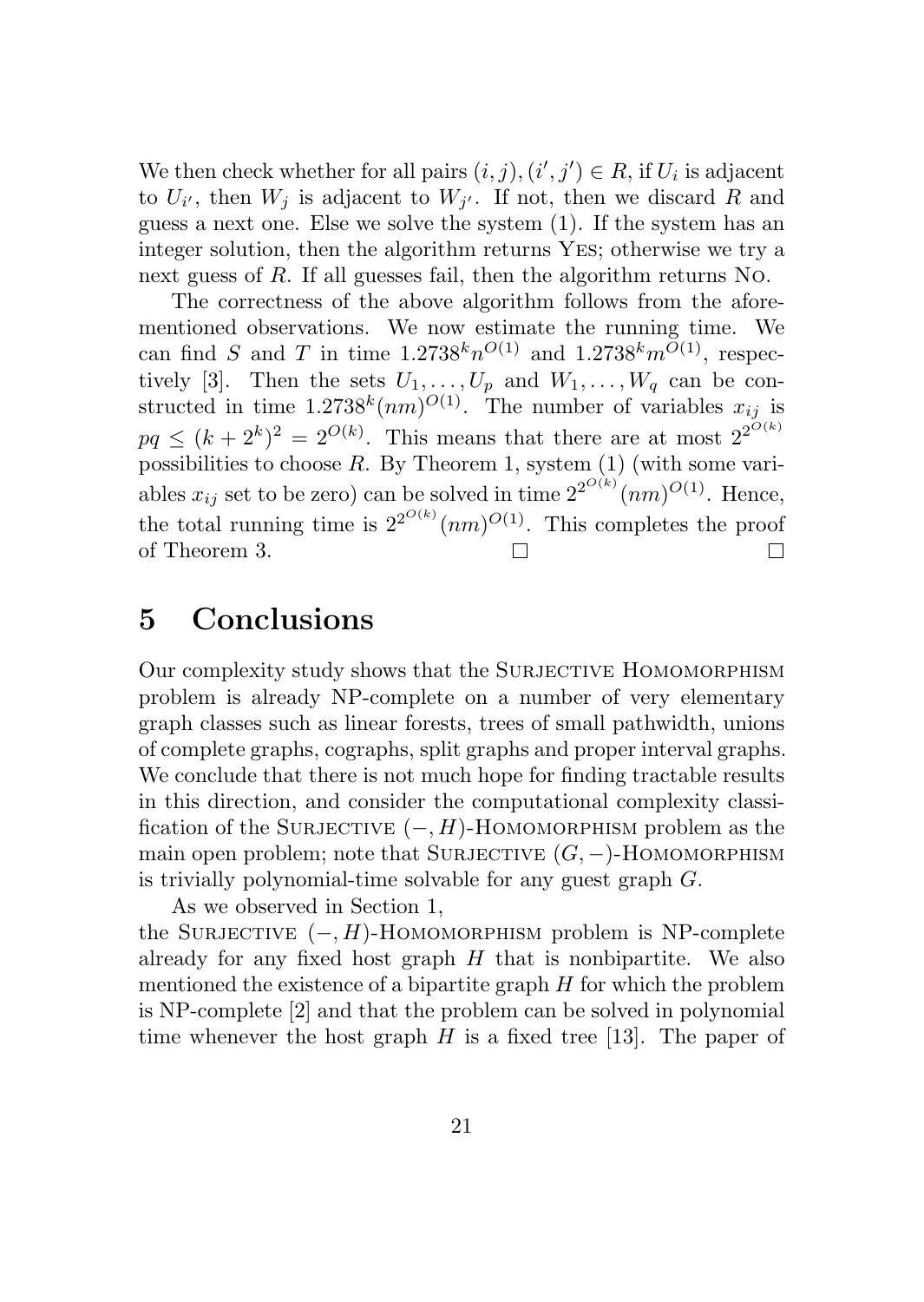Feder et al. [6] on retractions provides a good starting point for the next step as we explain below.

A *pseudoforest* is a graph in which each connected component has at most one cycle. The RETRACTION problem is to test whether a graph *G* retracts to a graph *H*. Feder et al. [6] consider this problem for graphs that may have self-loops. Applying their result to simple graphs yields the following. For any pseudoforest *H*, the  $(-, H)$ -RETRACTION problem is NP-complete if *H* is nonbipartite or contains a cycle on at least 6 vertices, and it is polynomial-time solvable otherwise. It is an interesting open problem is to show whether  $(-, H)$ -RETRACTION and SURJECTIVE  $(-, H)$ -HOMOMORPHISM are polynomially equivalent for any fixed host graph *H*. All the evidence so far seems to suggest this.

# References

- [1] A. Adiga, R. Chitnis, and S. Saurabh, Parameterized algorithms for boxicity, In: Proceedings of ISAAC 2010, LNCS 6506, 366- 377, 2010.
- [2] M. Bodirsky, J. Kára and B. Martin, The complexity of surjective homomorphism problems – a survey, manuscript, ArXiv, http://arxiv.org/abs/1104.5257.
- [3] J. Chen, I. A. Kanj, and G. Xia, Improved Parameterized Upper Bounds for Vertex Cover, In: The Proceedings of MFCS, LNCS 4162, pp. 238–249, 2006.
- [4] B. Courcelle and S. Olariu, Upper bounds to the clique width of graphs, Discrete Applied Mathematics 101. 77–114, 2000.
- [5] R. Enciso, M. R. Fellows, J. Guo, I. A. Kanj, F. A. Rosamond, and O. Suchý, What makes equitable connected partition easy, In: Proceedings of IWPEC 2009, LNCS 5917, 122–133, 2009.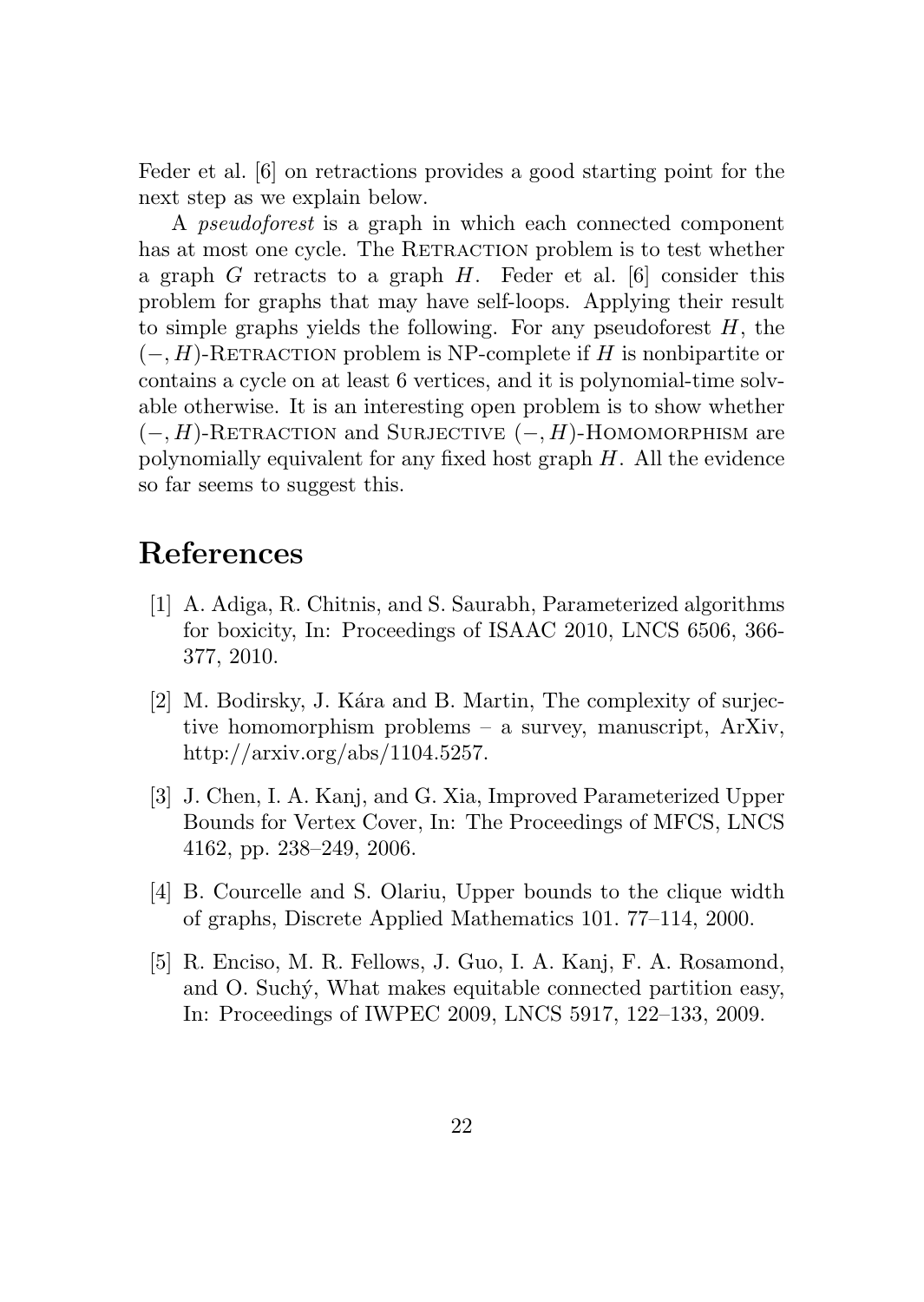- [6] T. Feder, P. Hell, P. Jonsson, A. Krokhin and G. Nordh, Retractions to pseudoforests, *SIAM Journal on Discrete Mathematics* 24 (2010) 101–112.
- [7] M. R. Fellows, D. Lokshtanov, N. Misra, F. A. Rosamond, and S. Saurabh, Graph Layout Problems Parameterized by Vertex Cover, in ISAAC 2008, LNCS 5369, pp. 294–305, 2008.
- [8] J. Fiala and J. Kratochvíl, Locally constrained graph homomorphisms – structure, complexity, and applications, *Computer Science Review* 2 (2008) 97–111.
- [9] J. Fiala, P. A. Golovach, and J. Kratochvíl, Parameterized complexity of coloring problems: Treewidth versus vertex cover, Theor. Comput. Sci., 412 (2011), pp. 2513–2523.
- [10] J. Fiala, and D. Paulusma, A complete complexity classification of the role assignment problem, *Theoretical Computer Science* 349 (2005) 67–81.
- [11] J. Flum and M. Grohe, Parameterized complexity theory, Texts in Theoretical Computer Science. An EATCS Series, Springer-Verlag, Berlin, 2006.
- [12] A. Frank and É. Tardos, An application of simultaneous Diophantine approximation in combinatorial optimization, Combinatorica, 7 (1987), pp. 49–65.
- [13] P.A. Golovach, D. Paulusma and J. Song, Computing vertexsurjective homomorphisms to partially reflexive trees, In: Proceedings of CSR 2011, LNCS 6651, 261-274, 2011.
- [14] M.R. Garey and D.R. Johnson, Computers and Intractability, Freeman, NY, 1979.
- [15] M. Grohe, The complexity of homomorphism and constraint satisfaction problems seen from the other side. Journal of the ACM, 54(1), 2007.